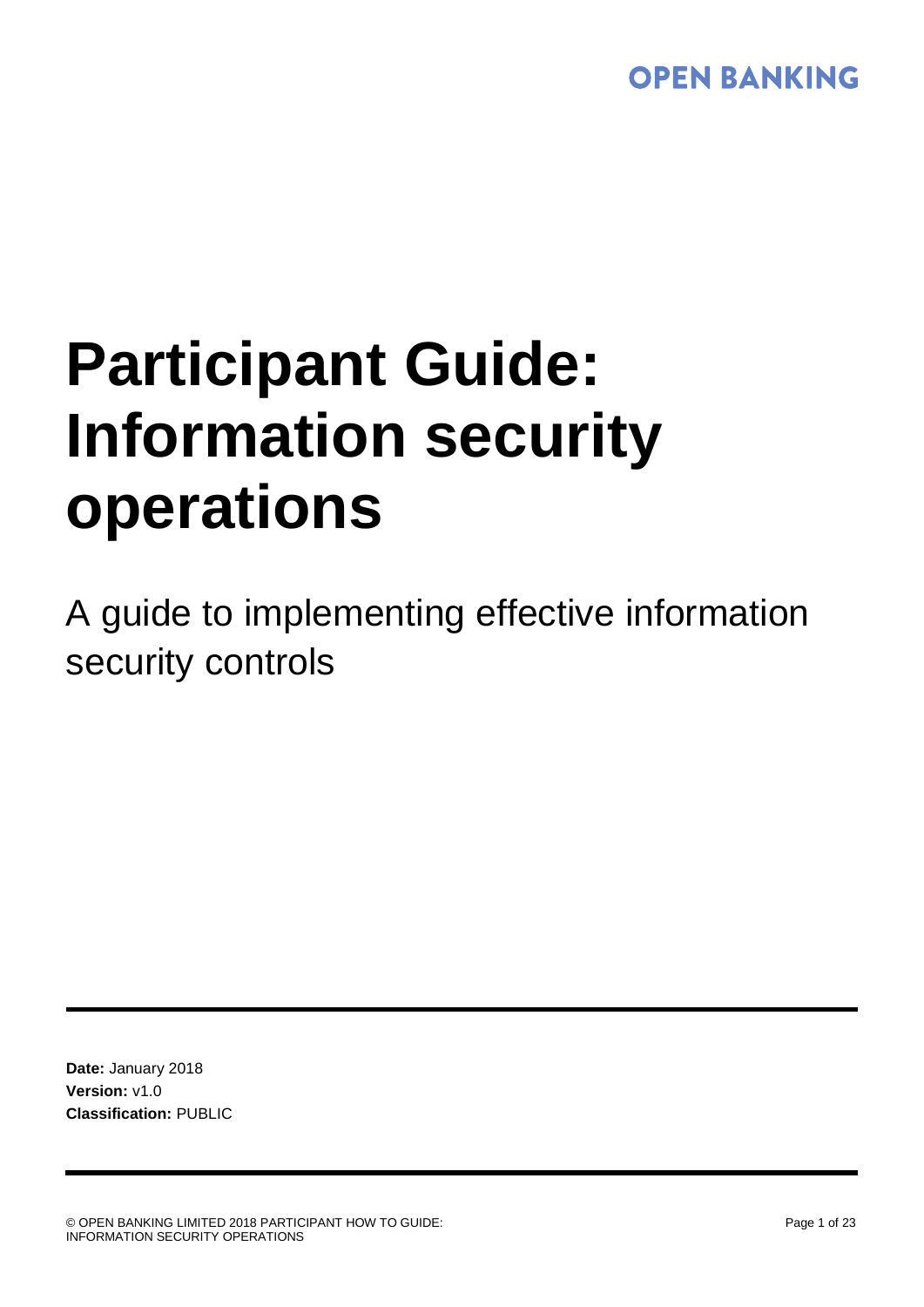## **Contents**

| 1                   |     | Introduction                            | $\ensuremath{\mathsf{3}}$ |  |
|---------------------|-----|-----------------------------------------|---------------------------|--|
| 2                   |     | <b>Information Security</b>             | 4                         |  |
| 3                   |     | <b>Top Tips</b>                         | 5                         |  |
|                     | 3.1 | Effectively manage information security | $\sqrt{5}$                |  |
|                     | 3.2 | Protect against a data breach           | 5                         |  |
|                     | 3.3 | <b>Technical security</b>               | 6                         |  |
| 4                   |     | <b>Information Security</b>             | $\overline{7}$            |  |
|                     | 4.1 | Organisational risk                     | $\overline{7}$            |  |
|                     | 4.2 | Approach to take                        | 7                         |  |
|                     | 4.3 | People                                  | 8                         |  |
|                     | 4.4 | Policy                                  | 8                         |  |
|                     | 4.5 | Technology                              | 8                         |  |
| 5                   |     | <b>Security Operations</b>              | $\boldsymbol{9}$          |  |
|                     | 5.1 | <b>Personnel Security</b>               | 10                        |  |
|                     | 5.2 | <b>Physical Security</b>                | 11                        |  |
|                     | 5.3 | <b>Procedural Security</b>              | 12                        |  |
| 6                   |     | <b>Technical Security</b>               | 13                        |  |
|                     | 6.1 | Secure Development and Deployment       | 13                        |  |
|                     | 6.2 | <b>Security Measures</b>                | 13                        |  |
| 7                   |     | Security operations centre              | 14                        |  |
| 8                   |     | Cybersecurity                           | 15                        |  |
|                     | 8.1 | Ten steps to Cybersecurity              | 16                        |  |
|                     | 8.2 | <b>Cyber Threats</b>                    | 17                        |  |
|                     | 8.3 | Cyber Hygiene                           | 18                        |  |
|                     | 8.4 | Cyber Information Sharing Partnership   | 20                        |  |
| Definition of Terms |     |                                         |                           |  |
| Glossary of Terms   |     |                                         |                           |  |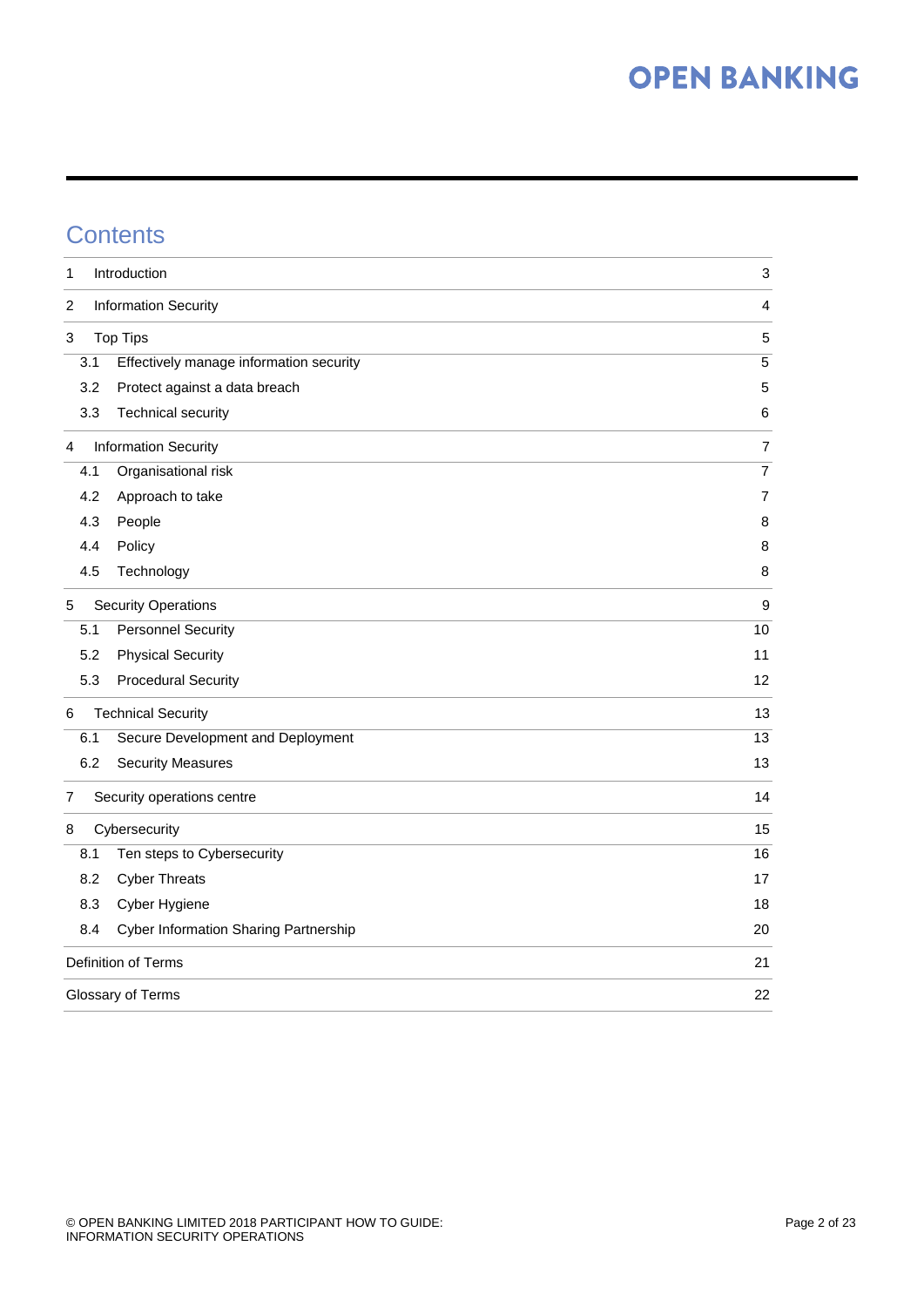## <span id="page-2-0"></span>**1 Introduction**

Open Banking enables enrolled Account Servicing Payment Service Providers (known as ASPSPs) including banks and building societies, to allow their personal and small business customers to share their account data securely with Third Party Providers (known as TPPs). This enables those third parties to provide customers with services related to account information such as product comparison or payment initiation using the account and product information made available to them.

This is achieved by the development, maintenance and publication of standards for Application Programming Interfaces (APIs). APIs are an established technology that use defined methods of communication between various software components; they are used by many well-known online brands to share information for a variety of purposes.

March 2017 saw the introduction of the first Open Banking standards for APIs to support access to defined elements of Open Data, as defined in the CMA Order; specifically information on ATM and Branch locations, and product information for Personal Current Accounts, Business Current Accounts (for SMEs), and SME Unsecured Lending, including Commercial Credit Cards.

As required by the CMA Order, this was followed in July 2017 by the release of further API standards for Read/Write Data. These additional Read/Write API standards enable third party providers, with the end customer's consent, to request account information such as the transaction history of Personal and Business Current Accounts and/or initiate payments from those accounts.

Following the 2017 Budget announcement, a programme of releases to build on the core requirements of the CMA Order will be implemented throughout 2018 and into 2019.

Implementation of information security controls must be in line with the Open Banking Read/Write API specifications - particularly the [Open Banking Security Profile.](https://openbanking.atlassian.net/wiki/download/attachments/29720644/Security%20Concepts%20&%20Relationships.jpg?version=1&modificationDate=1513947780455&cacheVersion=1&api=v2) These specifications detail the underlying information exchanges between Participants and how these are secured, but do not define the way each Participant can operate securely to meet their specific needs. This document should be read in conjunction with other Open Banking 'How To' guides.

This document serves purely as a guide to information security operations and does not constitute legal or regulatory advice. All Participants are responsible for their compliance with the relevant regulations applicable to their service offering and are encouraged to seek external legal advice.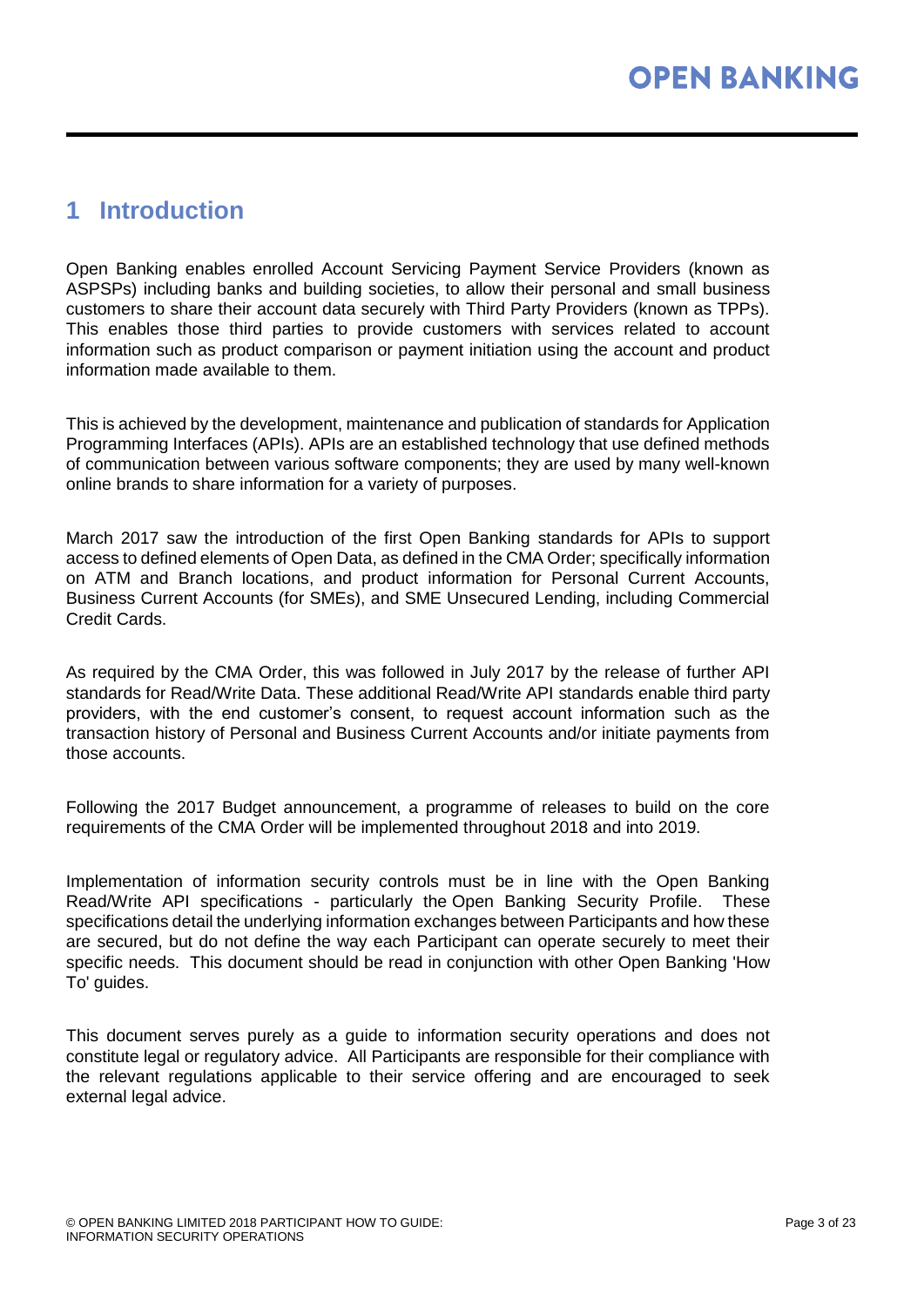## <span id="page-3-0"></span>**2 Information Security**

Information Security protects the confidentiality, integrity and availability of information through the application of physical, administrative and technical controls to manage and mitigate risks to acceptable levels. There are many sources of advice about information security and how to implement effective controls that are proportionate to the size and scale of your business and the products or services you provide. To protect the confidentiality, integrity and availability of information and data in the Open Banking Ecosystem, all Participants should ensure that security is given sufficient profile and influence in their organisation. This good practice guide is designed to provide Participants with the Open Banking Implementation Entity view on how this can be achieved. For a good overview, have a look at the [BSI website](https://openbanking.atlassian.net/wiki/download/attachments/29720644/Security%20Concepts%20&%20Relationships.jpg?version=1&modificationDate=1513947780455&cacheVersion=1&api=v2) and the [IASME website.](https://openbanking.atlassian.net/wiki/download/attachments/29720644/Security%20Concepts%20&%20Relationships.jpg?version=1&modificationDate=1513947780455&cacheVersion=1&api=v2)

The document consists of 4 sections:

- Top Tips
- Information security
- Security operations
- **Cybersecurity**

Implementation of Information Security controls must be in line with the Open Banking Read/Write API specifications - particularly the [Open Banking Security Profile.](https://openbanking.atlassian.net/wiki/download/attachments/29720644/Security%20Concepts%20&%20Relationships.jpg?version=1&modificationDate=1513947780455&cacheVersion=1&api=v2) These specifications detail the underlying information exchanges between Participants and how these are secured, but not the way each Participant can operate securely. This document should be read in conjunction with other [Open Banking 'How To' guides](https://openbanking.atlassian.net/wiki/download/attachments/29720644/Security%20Concepts%20&%20Relationships.jpg?version=1&modificationDate=1513947780455&cacheVersion=1&api=v2) and the Open Banking security profile.

An effective approach to information security layers multiple defences to protect the confidentiality, integrity and availability of data and information.

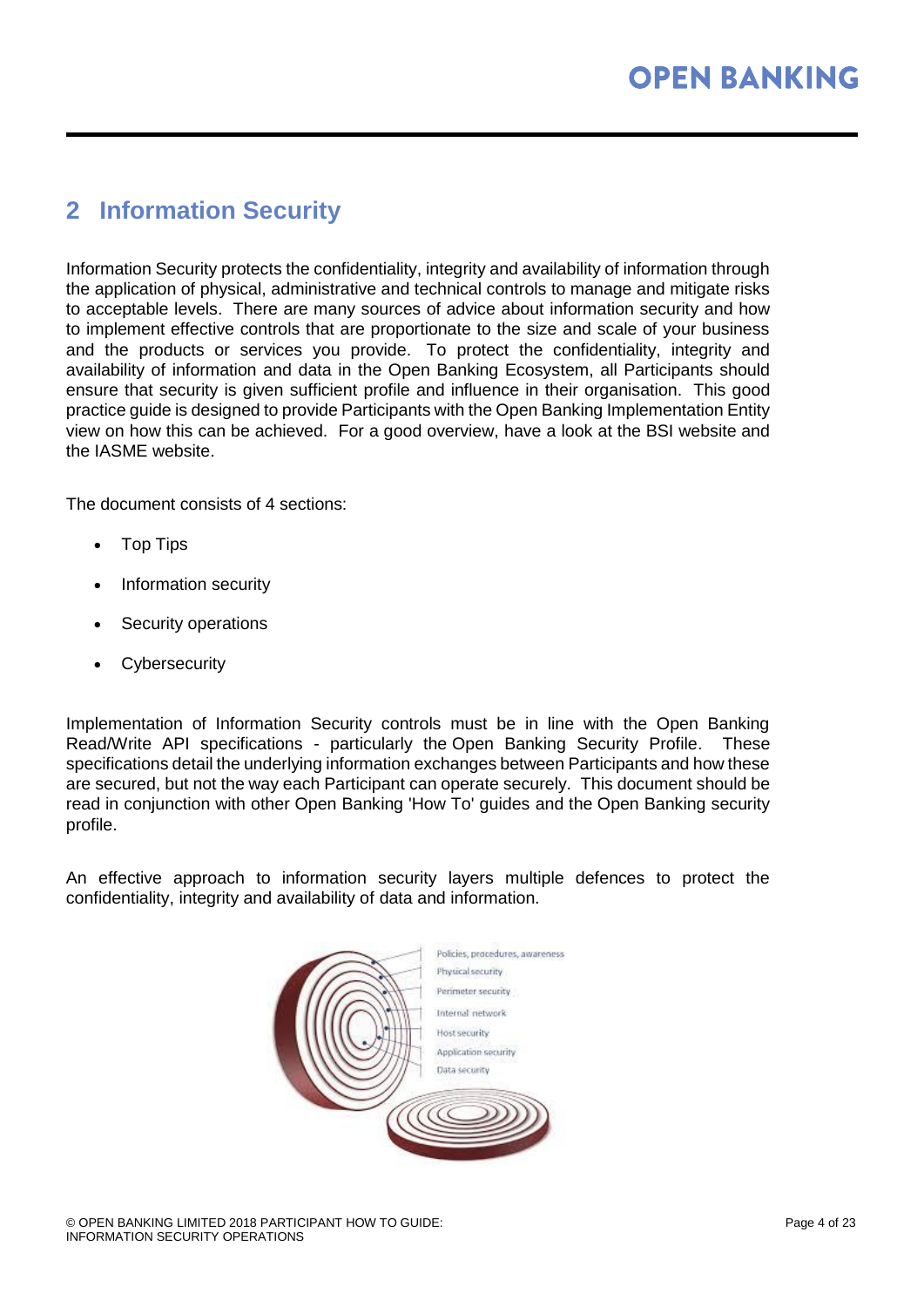## <span id="page-4-0"></span>**3 Top Tips**

#### <span id="page-4-1"></span>**3.1 Effectively manage information security**

- Use specialist resource and an appropriate controls framework - [ISO27001:2013\)](https://www.iso.org/isoiec-27001-information-security.html), IASME, CyberEssentials - externally assessed rather than selfassessment
- Complete regular threat assessments and ongoing risk management using experienced staff and robust processes [\(risk management standards\)](https://www.theirm.org/about/professional-standards-in-risk-management.aspx)
- Allocate accountability to a nominated board member to oversee risks
- Implement [strong passwords](https://www.nist.gov/video/password-guidance-nist-0) and [access management controls](https://www.itgovernance.co.uk/access-control-and-administrative-privilege)
- Review and refine threats and mitigating actions regularly
- Vet all staff internal threat from malicious or accidental activity is often the biggest risk to an organisation
- Develop a strong security awareness culture within your organisation
- Implement and run a dedicated security operations centre
- Ensure strong IT systems controls access and role management etc. covering infrastructure, applications through software development lifecycle
- Ensure clear information security requirements are stated in contracts with third party suppliers
- Regularly undertake assurance of third party providers
- Assume you will have a problem create and test an incident response plan

#### <span id="page-4-2"></span>**3.2 Protect against a data breach**

- Implement strong password and access controls and ensure secret credentials remain secret at all times
- Classify data understand what data you hold, assess the sensitivity and protect according to the threat likelihood and impact
- Manage access to data use strong authentication to manage access to company systems and role based access for individual data sets. Review access at least quarterly
- Train staff over and over again. Training should cover risks (particularly phishing and social engineering), web use, proper data handling and data management processes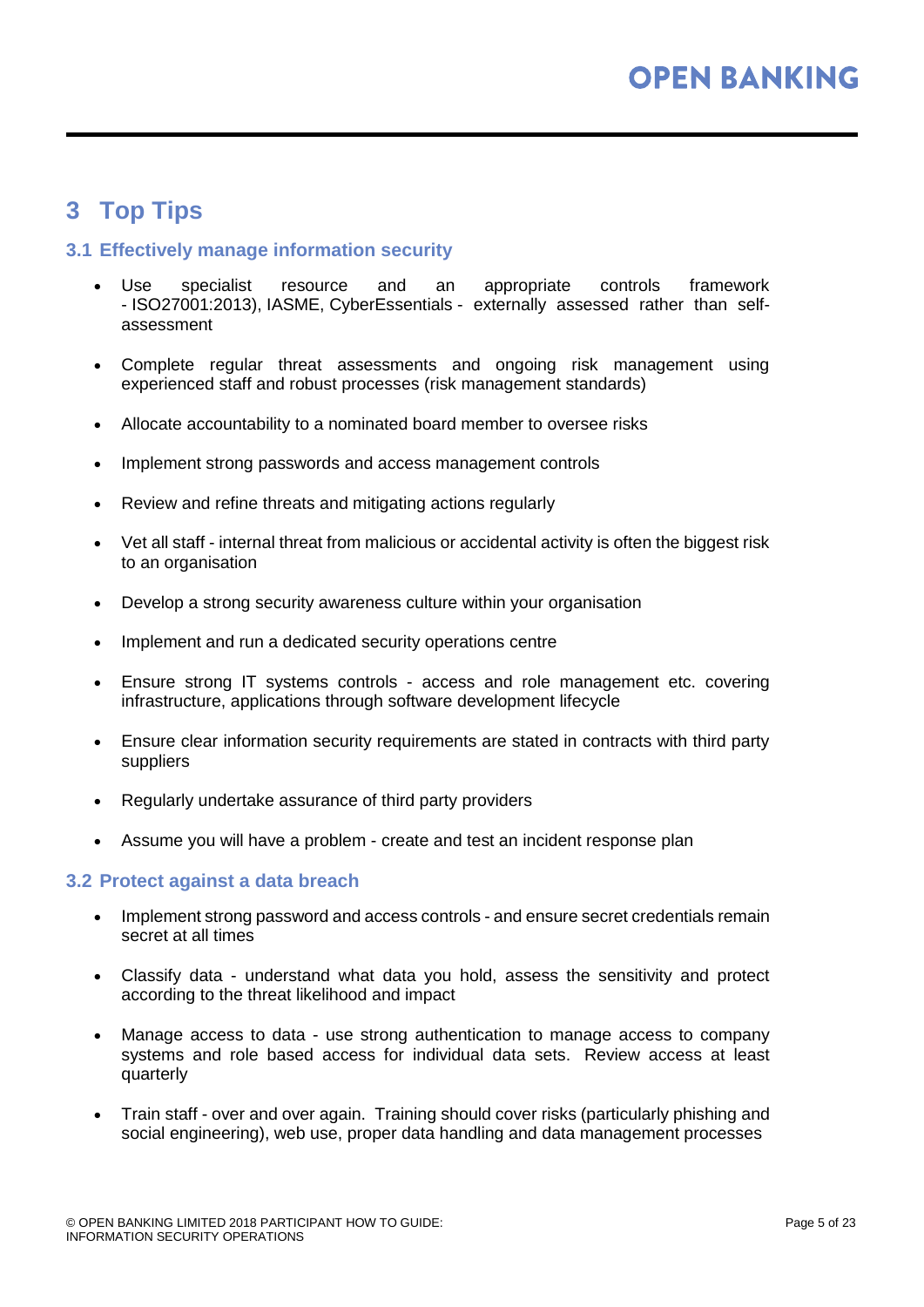- Foster a culture of security prioritise security over functionality a bit of friction is a good thing
- Eliminate the use of portable storage, install Mobile Device Management software on mobile devices and restrict the ability to download and store data etc.
- Assess new applications, processes or services from a security perspective before introducing them
- Production data used in non-production environment must have production level controls implemented
- Emergency access to production data needs to be made through a secure break-glass process
- Have a clear data retention and destruction policy

#### <span id="page-5-0"></span>**3.3 Technical security**

- Enforce continuous patching, including documenting and archive dates to all technology and have individual accountability for patching specific software and equipment
- Maintain firewalls, vulnerability scanning, patching, Denial of Service (DoS) and Distributed Denial of Service (DDoS) protection
- Implement regular vulnerability scanning scan your networks and endpoints for vulnerabilities and weaknesses
- Harden your operating systems take simple steps such as changing default passwords, delete unnecessary service accounts, remove unused or superfluous software
- Secure provision of experienced external penetration testing services
- Where authentication is handed off or redirected to other sites, ensure credentials cannot be intercepted and avoid the need for disclosure
- Always maintain the ability of the user to verify the authenticity of the site they are entering - i.e. maintain the ability to see the url bar/lock icon
- Manage and implement session timeout values to ensure users cannot leave transactions 'hanging' that could then be intercepted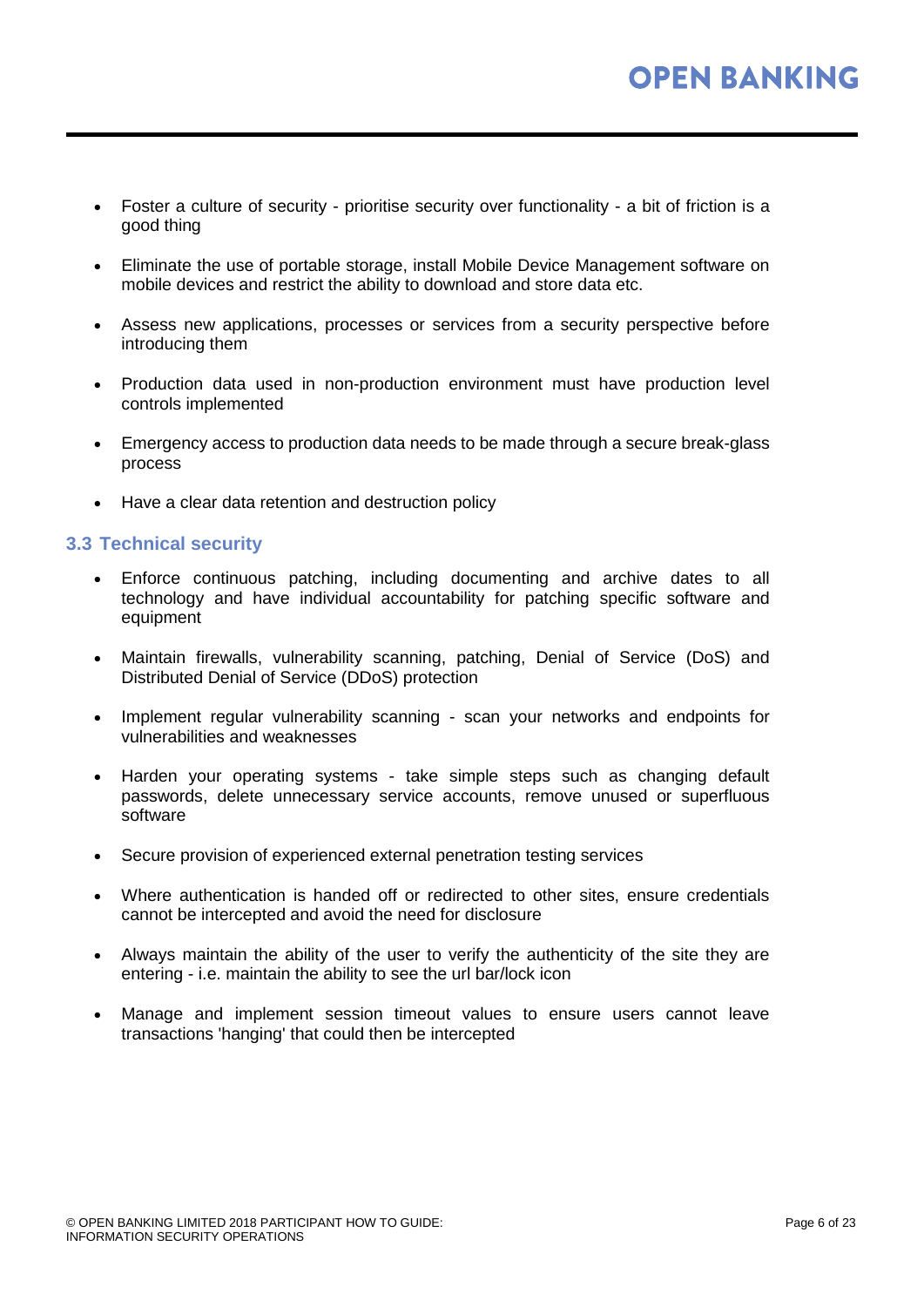## <span id="page-6-0"></span>**4 Information Security**

#### <span id="page-6-1"></span>**4.1 Organisational risk**

Successful information security controls are essential to effective management of organisational risk. The risks faced by any organisation are varied, but the most common for Participants are:

- Loss of customer trust and take-up of services
- Information Commissioner's Office (ICO) monetary penalties and censure for data breaches
- Competent Authority (CA) revocation of regulatory status
- Friction in customer experience as additional security checks are imposed on transactions
- Reputational damage

Having a defined approach to information security, underpinned by a strong controls framework will enable Participants to manage and mitigate risks to their businesses and customers more effectively.

#### <span id="page-6-2"></span>**4.2 Approach to take**

- Identify threats for Open Banking transactions, data loss or financial loss
- Split into threat vectors, actors and surfaces
- Use a defined methodology to assess threats and define as risks
	- [Common Criteria](https://www.commoncriteriaportal.org/)
	- [ISO27001:2013](https://www.iso.org/isoiec-27001-information-security.html)
- Assess risk to the organisation
- Likelihood vs. impact
	- Proximity (timing)
	- ISO27005:2011
	- [ISO31000:2009](https://www.iso.org/iso-31000-risk-management.html)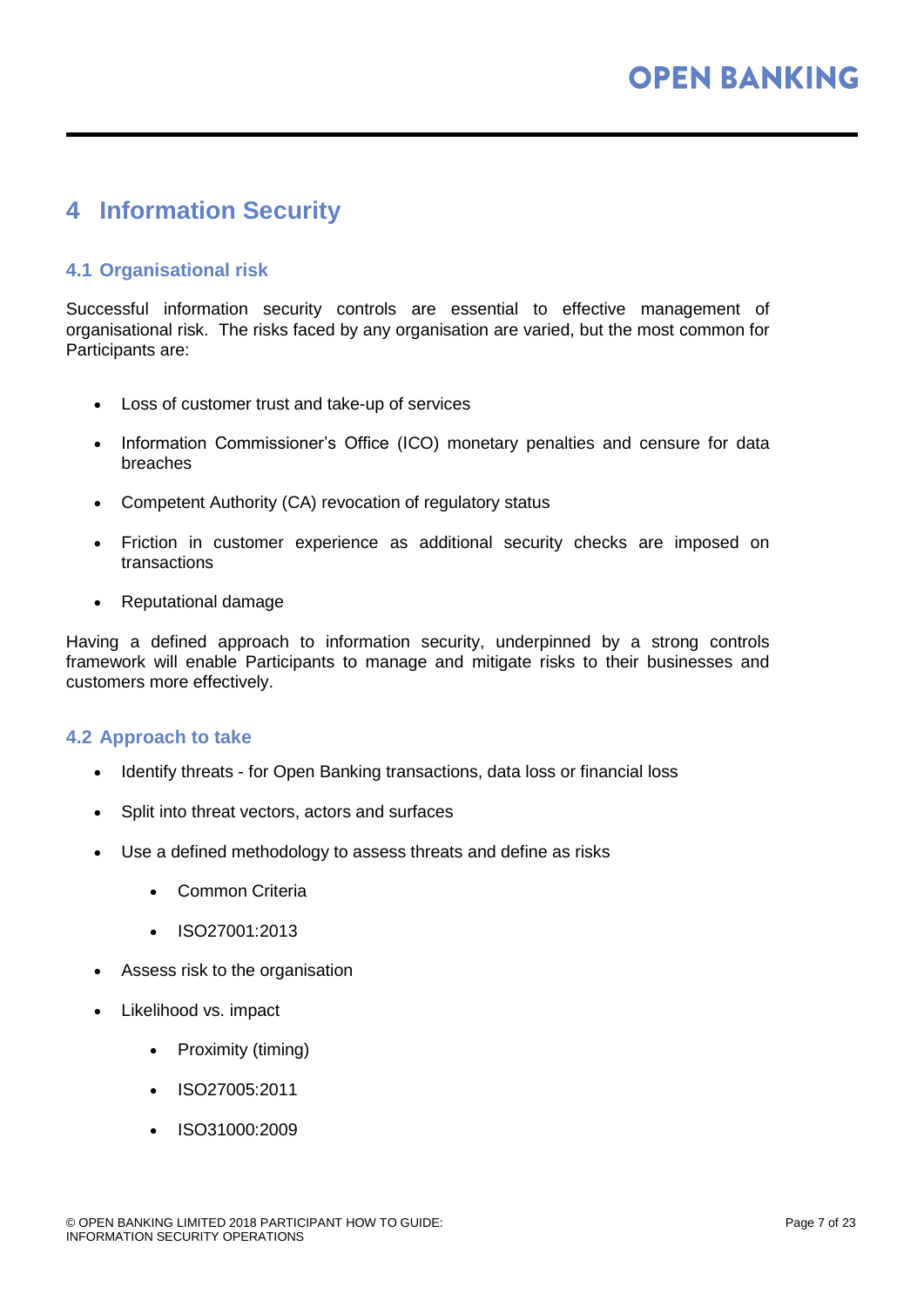- Identify optimal control mechanisms
	- **Mitigate**
	- Accept
	- Reduce
- Review regularly at least annually, but more often in a fast moving, technology based environment such as Open Banking
- Allocate response actions to People, Process, Technology

#### <span id="page-7-0"></span>**4.3 People**

People are a company's biggest asset, but also their biggest threat. All research indicates that the 'insider threat' (which can be malicious or accidental) poses the biggest risk to an organisation. Robust people controls are therefore essential to managing information securely.

- Strong Vetting
- Strong initial security training
- Continual education & awareness
- Clear accountability

#### <span id="page-7-1"></span>**4.4 Policy**

- Define key policies data handling & classification, acceptable use, whistleblowing, vetting of staff, incident management and crisis response, access management (policy, good practice re passwords, MFA etc)
- Governance Information Security Management Forums, Enterprise Risk Committees
- Policy compliance monitoring and control maturity reviews
- Policy assurance reviews, including third parties
- Data handling guidelines tie into relevant data protection laws

#### <span id="page-7-2"></span>**4.5 Technology**

- Security incident & event management solution Gartner and Forrester Research Ltd have assessed different vendors providing SIEM solutions
- Security operations centre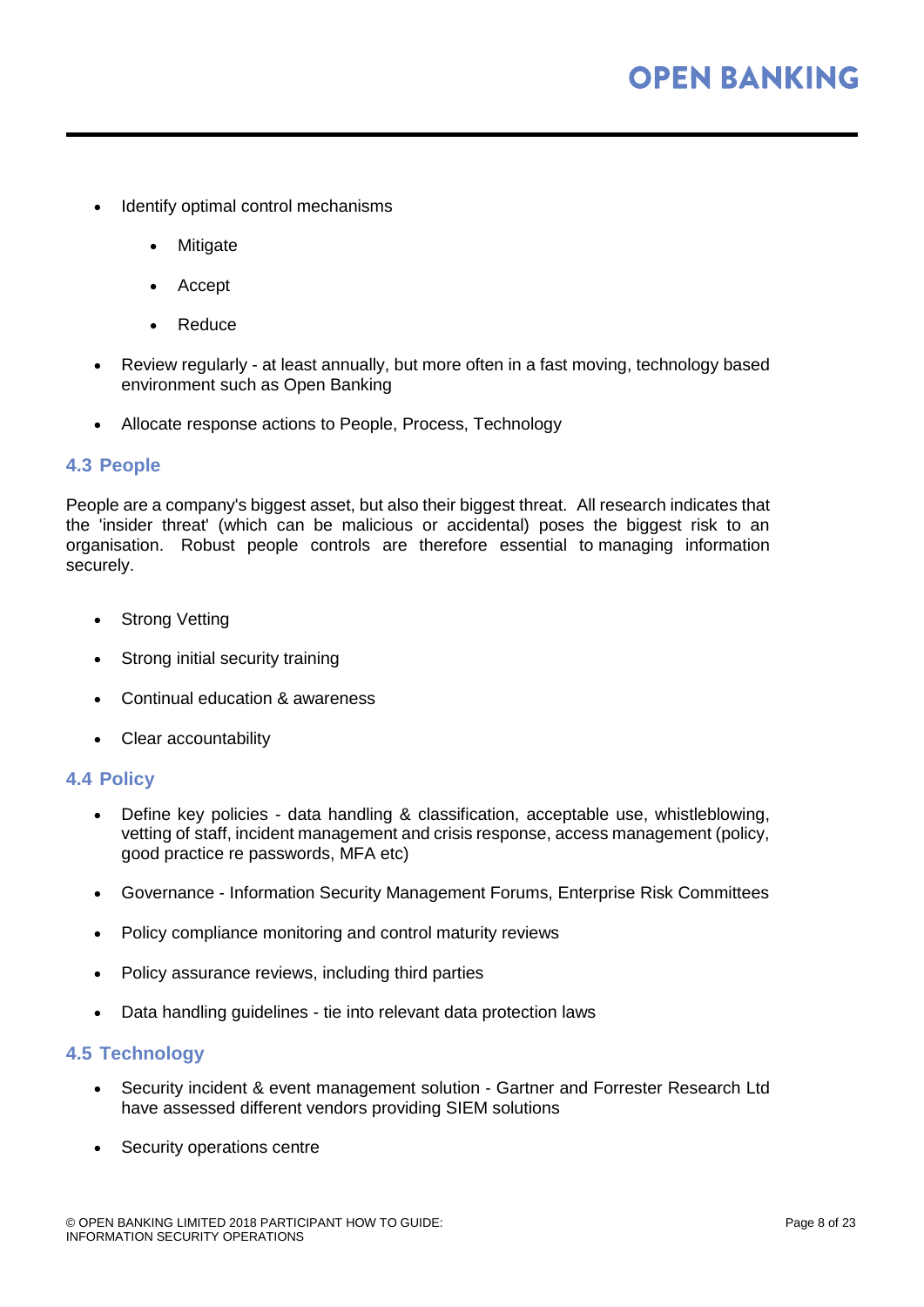- Identity and access management policies, processes and technologies
- Industry trusted perimeter security technologies
- Understand your technologies threats and vulnerabilities
- Strong configuration and patch management

#### **Where to go for more information**

- [Information Commissioners Office](https://ico.org.uk/for-organisations/)
- [Financial Conduct Authority](https://www.fca.org.uk/firms/revised-payment-services-directive-psd2)
- [Get Safe Online](https://www.getsafeonline.org/information-security/)
- [European Banking Authority](https://www.eba.europa.eu/regulation-and-policy/payment-services-and-electronic-money)
- [Gartner SIEM review](https://www.gartner.com/reviews/market/security-information-event-management)
- [Forrester Research Ltd Security Operations](https://www.forrester.com/playbook/The+Security+Architecture+And+Operations+Playbook+For+2018/-/E-PLA300)

### <span id="page-8-0"></span>**5 Security Operations**

Security operations relates to the security of information systems in a live production environment. All users interact with information assets and have a responsibility to ensure the security of those assets. This also applies to the operational teams that run and maintain the systems, equipment, applications and databases that are so critical to the effective operation of the business and the protection of customer data.

While other parts of this guide cover good practice in terms of security controls that need to be considered during the design and build process, security operations classically include activities such as security monitoring, incident response and management, and situational awareness. The function of security operations is to protect assets, detect threats and respond to issues.

Operating procedures and responsibility for information systems (information assets) should be authorised, documented and maintained. It is crucial that organisations understand the information assets that their business holds, have identified relevant information owners and system owners, and have in place operational security measures to protect systems and data. The National Archives have put together some [helpful guidance](http://www.nationalarchives.gov.uk/documents/information-management/identify-information-assets.pdf) on understanding the information an organisation holds and how to ensure digital continuity.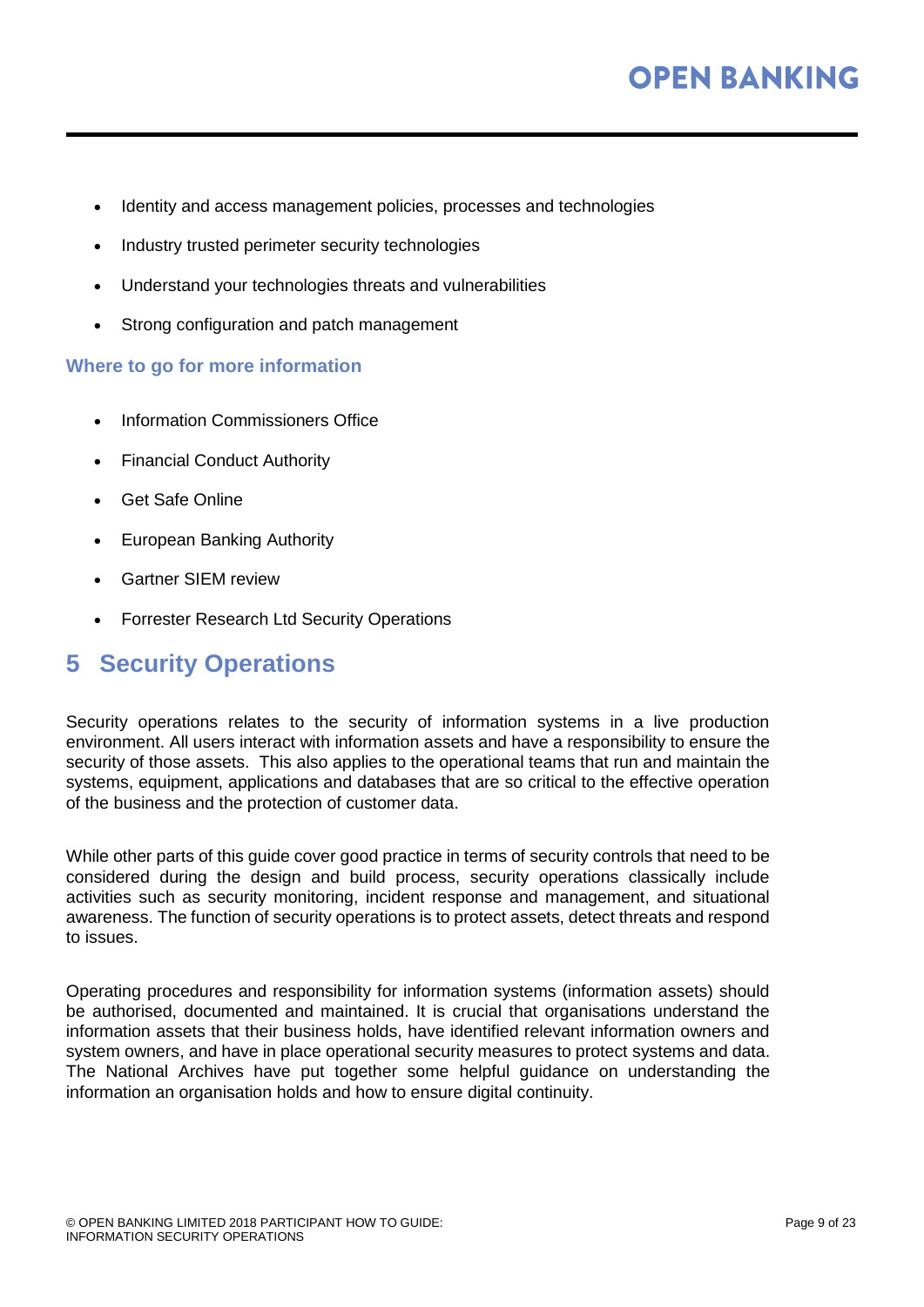All organisations should identify information assets and carry out information security risk assessments from a thematic perspective. Information assets should then be protected through good practice security operations in terms of the following:

- **Personnel**
- **Physical**
- **Procedural**
- **Technical**

#### <span id="page-9-0"></span>**5.1 Personnel Security**

As already highlighted 'people are an organisation's biggest asset' but they can also pose a significant insider risk. The National Crime Agency in their 2017 National Strategic Assessment of Serious and Organised Crime report<sup>1</sup> highlights corrupt professionals as a common enabler to eCrime. Cyber criminals continue to exploit vulnerabilities in human behaviour and smaller organisations with less mature security strategies and operational capability are likely to be more vulnerable.

Effective personnel security requires the integration of policies and procedures that seek to mitigate the risk of workers (insiders) exploiting their legitimate access to information assets for unauthorised nefarious purposes. In this context, the Centre for the Protection of National Infrastructure (CPNI)<sup>2</sup> has published good advice on its approach to personnel security that focuses on three main strands of activity:

The reduction of insider risk:

l

- Reduce the risk of recruiting workers who are likely to present a security concern
- Minimise the likelihood of existing workers becoming a security concern
- Reduce the risk of insider activity
- Implement security measures in a way that is proportionate to the risk
- Optimisation of the capability of the organisation's security team:

<sup>1</sup> http://www.nationalcrimeagency.gov.uk/publications/807-national-strategic-assessment-of-seriousand-organised-crime-2017/file

<sup>2</sup> https://www.cpni.gov.uk/personnel-and-people-security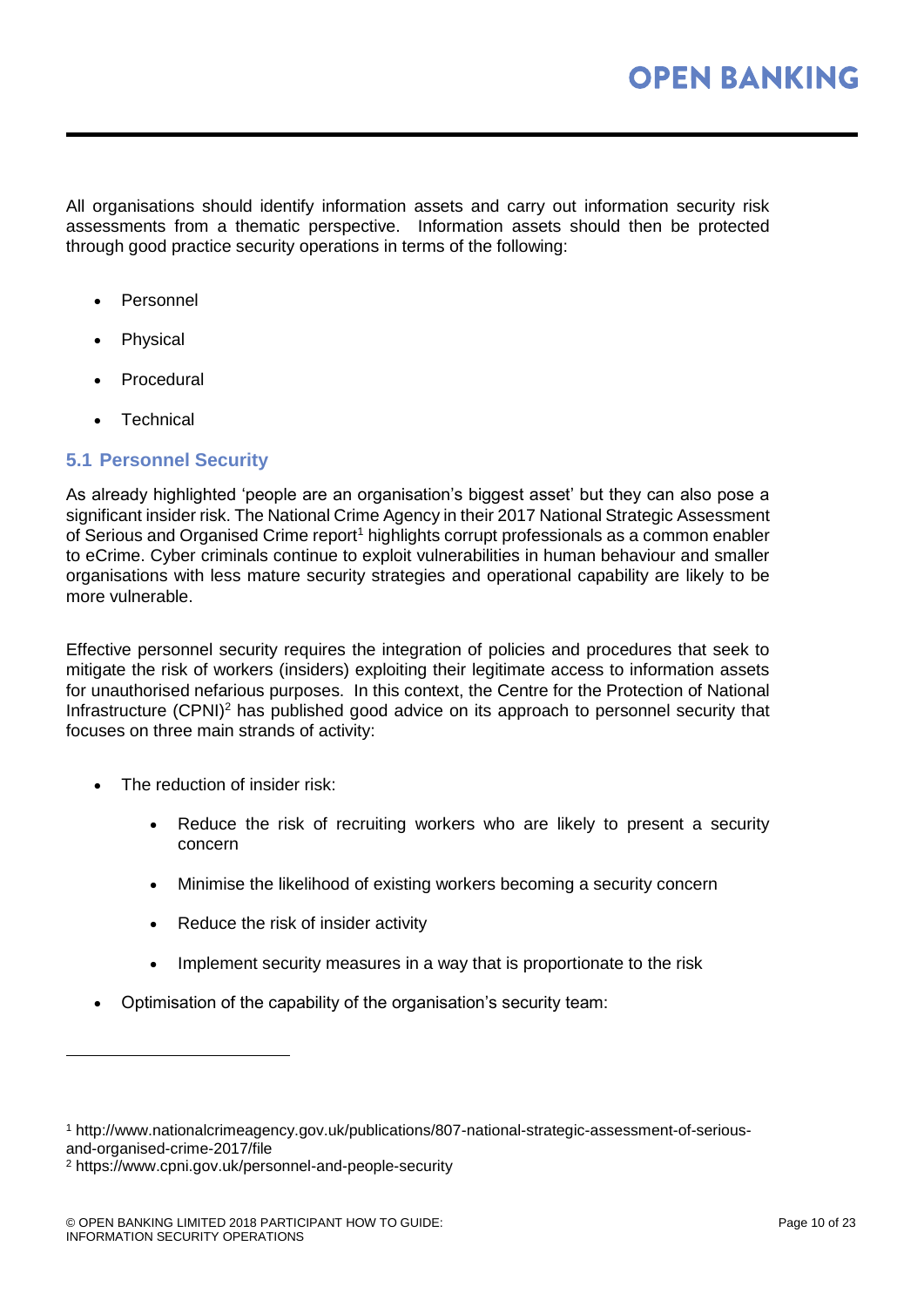- Identify the target security behaviours required from the workforce
- Develop a security savvy mind-set and culture in the organisation
- Embed security behaviour change
- Develop and maintain a professional security posture
- Disruption and mitigation of the external people threat:
	- Deny hostile outsiders the opportunity to gain valuable and exploitable information
	- Detect reconnaissance activities
	- Deter the threat through messaging and physical demonstration of effective security

In the context of personnel security, it is also important to consider the following factors:

- Effective access controls including role based access control
- Separation of duties: operational responsibilities versus administration rights, and who has access to production environments

In agile environments this is known as DevSecOps (Development Security Operations) and the mindset established by DevSecOps fosters an environment that enables business operations to be supplied with tools and processes that help embed good security design and development practices. Appropriate controls, logging and analysis of access to systems and data can highlight areas for concern and further action.

#### <span id="page-10-0"></span>**5.2 Physical Security**

Physical Security is not just an important facet of information security, it helps safeguard the business and mitigates risks associated with unauthorised access such as theft, vandalism, physical attack, arson etc.

Small organisations are often responsible for their own office security and it is good practice to assess premises to ensure that there is a commensurate level of security to protect both customer data and the critical information assets that are essential to business operations.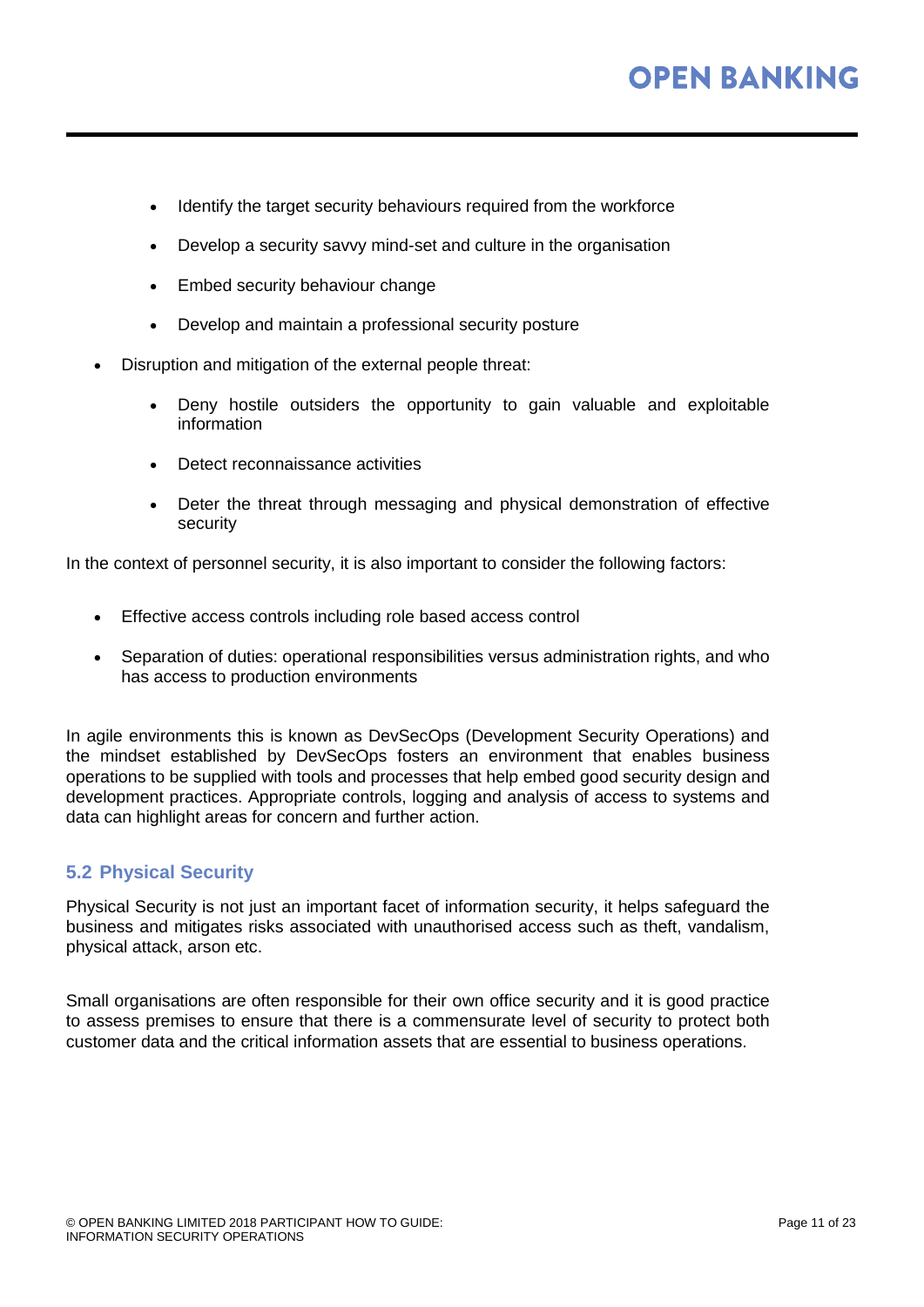Organisations should consider a three-pillar approach to assure they have appropriate physical security measures to ensure a safe and secure working environment for their personnel and that they can adequately protect against a wide range of threats.

- A risk assessment to determine the appropriate physical security requirements
- Mechanisms in place to implement internal and external security controls in a layered fashion that deter or prevent unauthorised access and protect assets, especially those that are critical or sensitive, against forcible or surreptitious attack.
- Appropriate access control to both the day-to-day workplace to reduce the risk of breakin and to restricted environments such as server rooms, network rooms and facilities such as a security operations centre (SOC), which must be kept physically secure.

In addition, simple precautions such as locking filing cabinets and storage areas when not in use can be effective deterrents to theft of documentation, records and physical assets. More advanced protection should also be given to the control and storage of highly sensitive material such as cryptographic material.

#### **Where to go for more information**

- [Financial Conduct Authority](https://www.handbook.fca.org.uk/handbook/document/fc/FC1_FCA_20160307.pdf)
- [Centre for the Protection of National Infrastructure](https://www.cpni.gov.uk/physical-security)
- [ISO/IEC 27001:2013](https://www.iso.org/obp/ui/#iso:std:iso-iec:27001:ed-2:v1:en)

#### <span id="page-11-0"></span>**5.3 Procedural Security**

Procedural security is about having good policies in place along with supporting procedures and monitoring. This includes regular auditing and monitoring of procedures and policies. They mitigate identified risks with controls that rely on users following a set of rules or performing certain activities that are not necessarily enforced by technical or physical means.

The implementation of a robust Information security management system aligned to ISO 27001:2013 is an excellent starting place for procedural security. It implements a controls based procedural approach designed to identify and mitigate risks using specific controls that are defined, tested and recorded. These can be audited to ensure the risks and consequent impact of any breach/compromise can be brought within the organisation's risk appetite.

Implementation of information classification and handling policies enables an organisation to more readily identify information that is sensitive and needs specific protection.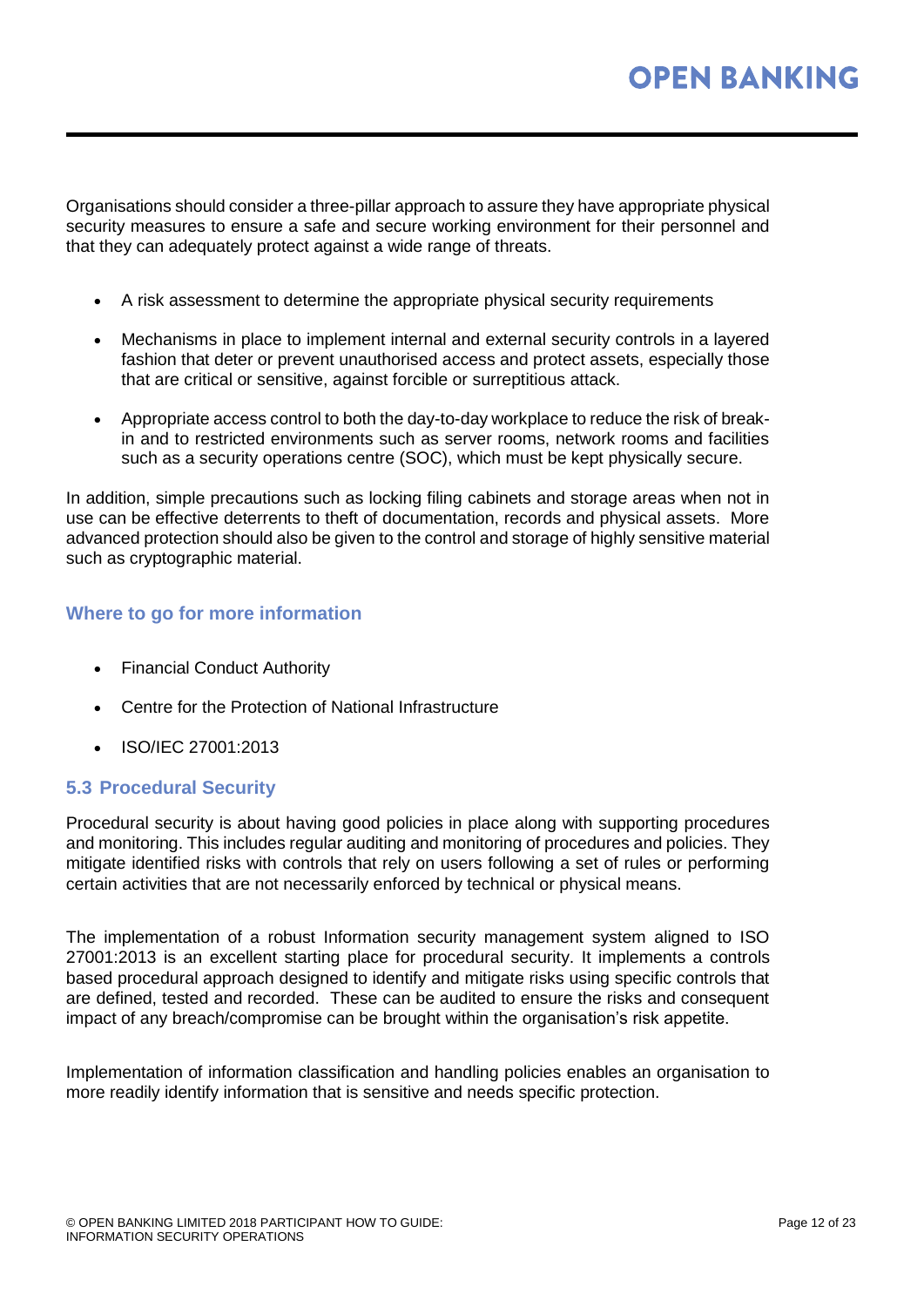Changes to system environments including the provisioning and de-provisioning of assets, promotion of code, configuration changes and changes to standard operating procedures should be controlled and authorised through an appropriate operational governance mechanism, such as a change advisory board (CAB).

The routine application of security procedures also enables good security practices to become ingrained within the organisation and applied in a consistent way.

#### **Where to go for more information**

- [National Cyber Security Centre –](https://www.ncsc.gov.uk/guidance/risk-management-principles) Risk Management Principles
- [Financial Stability Board](http://www.fsb.org/wp-content/uploads/r_131118.pdf)

## <span id="page-12-0"></span>**6 Technical Security**

#### <span id="page-12-1"></span>**6.1 Secure Development and Deployment**

The NCSC has published [guidance](https://www.ncsc.gov.uk/guidance/secure-development-and-deployment) to improve and evaluate development practices. It comprises '8 Principles of Secure Development & Deployment' as follows:

- Secure development is everyone's concern
- Keep your security knowledge sharp
- Produce clean and maintainable code
- Secure your development environment
- Protect your code repository
- Secure the build and deployment pipeline
- Continually test your security
- Plan for security flaws

#### <span id="page-12-2"></span>**6.2 Security Measures**

Technical security measures also include:

- System monitoring and logging
- Change management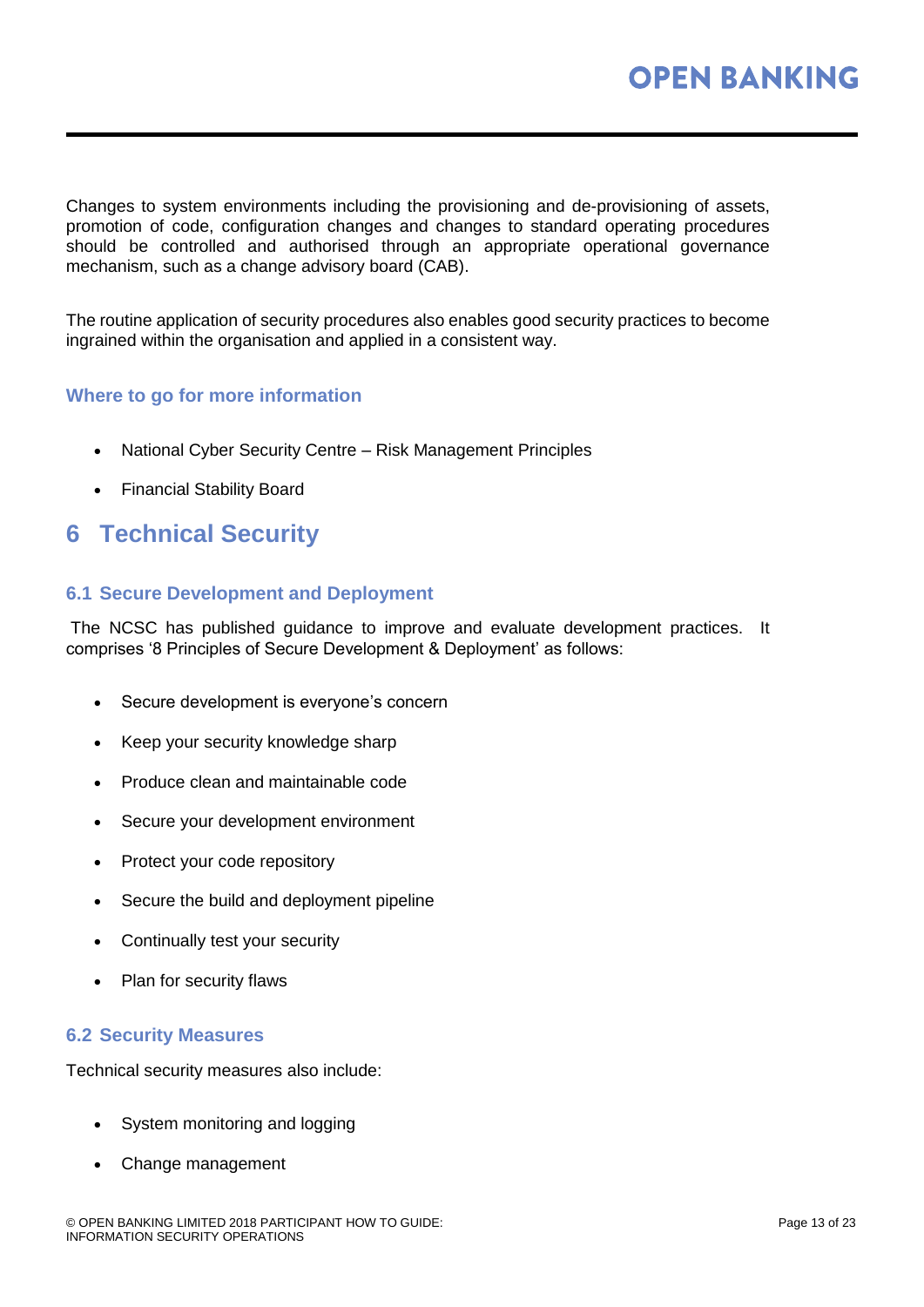- Intrusion detection, prevention and incident management
- Virus and malicious software defence
- Segregation of duties and environments (including techniques such as role based access control)
- Capacity planning and load testing
- Cryptographic controls
- Rigorous penetration testing

Actively monitoring the threat environment and regular checks on the effectiveness of the organisation's current security controls improves technical security posture. It is also beneficial to review both free and paid for sources of threat information.

The Open Web Application Security Project (OWASP) is an online community that produces freely-available articles, methodologies, documentation, tools, and technologies in the field of web application security. The OWASP [Top Ten Application Security Risks](https://www.owasp.org/index.php/Top_10-2017_Top_10) identified for 2017 are:

- **Injection**
- Broken authentication
- Sensitive data exposure
- XML external entities
- Broken access controls
- Security misconfiguration
- Cross-site scripting (XSS)
- Insecure deserialisation
- Components with known vulnerabilities
- Insufficient logging & monitoring

## <span id="page-13-0"></span>**7 Security operations centre**

Organisations should also consider the benefit of implementing a security operations centre (SOC) to provide situational awareness on the effectiveness of its technical security defences.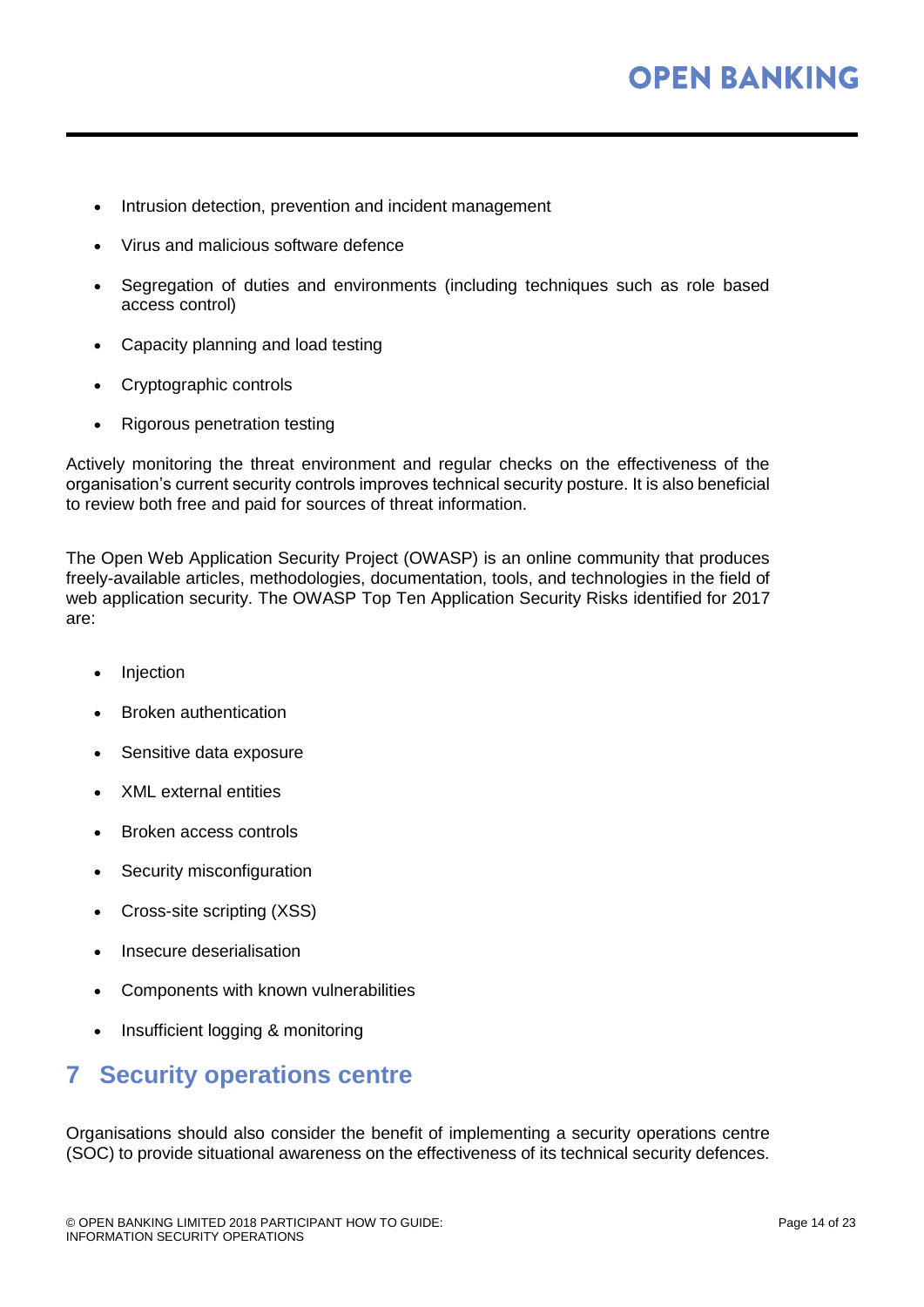A SOC in the context of information security is a facility where enterprise information systems (web sites, applications, databases, servers, networks, desktops and other endpoints) are monitored, assessed and defended $3$ .

The key aims of a SOC are:

- to detect and respond to threats, keeping the information held on systems and networks secure
- to increase resilience by learning about the changing threat landscape (both malicious and non-malicious, internal and external)
- to identify and address negligent or criminal behaviours
- to derive business intelligence about user behaviours to shape and prioritise the development of technologies

An organisation that is considering the benefits of acquiring a SOC from a third party should also consider how to exploit security information and event management. Organisations should also consider the requirement for trained SOC analysts who can use scripts, correlate logs and develop the rulesets needed to maximise the benefits of a SOC.

The NCSC has published a useful SOC [buyers guide.](https://www.ncsc.gov.uk/guidance/security-operations-centre-soc-buyers-guide)

#### **Where to go for more information**

- [NCSC Advice and Guidance on Operational Security](https://www.ncsc.gov.uk/topics/operational-security)
- [US Department of Defense Education Activity](http://www.dodea.edu/offices/safety/opsec.cfm)
- [EBA Guidelines on the security measures for operational and security risks of](https://www.eba.europa.eu/documents/10180/2060117/Final+report+on+EBA+Guidelines+on+the+security+measures+for+operational+and+security+risks+under+PSD2+%28EBA-GL-2017-17%29.pdf)  [payments services under Directive \(EU\) 2015/2366 \(PSD2\)](https://www.eba.europa.eu/documents/10180/2060117/Final+report+on+EBA+Guidelines+on+the+security+measures+for+operational+and+security+risks+under+PSD2+%28EBA-GL-2017-17%29.pdf)
- [OWASP](https://www.owasp.org/index.php/Top_10-2017_Top_10)

l

## <span id="page-14-0"></span>**8 Cybersecurity**

All organisations should take steps to protect their business against online threats. The number of successful high-profile attacks and data breaches are indicative of security

<sup>&</sup>lt;sup>3</sup> https://en.wikipedia.org/wiki/Information\_security\_operations\_center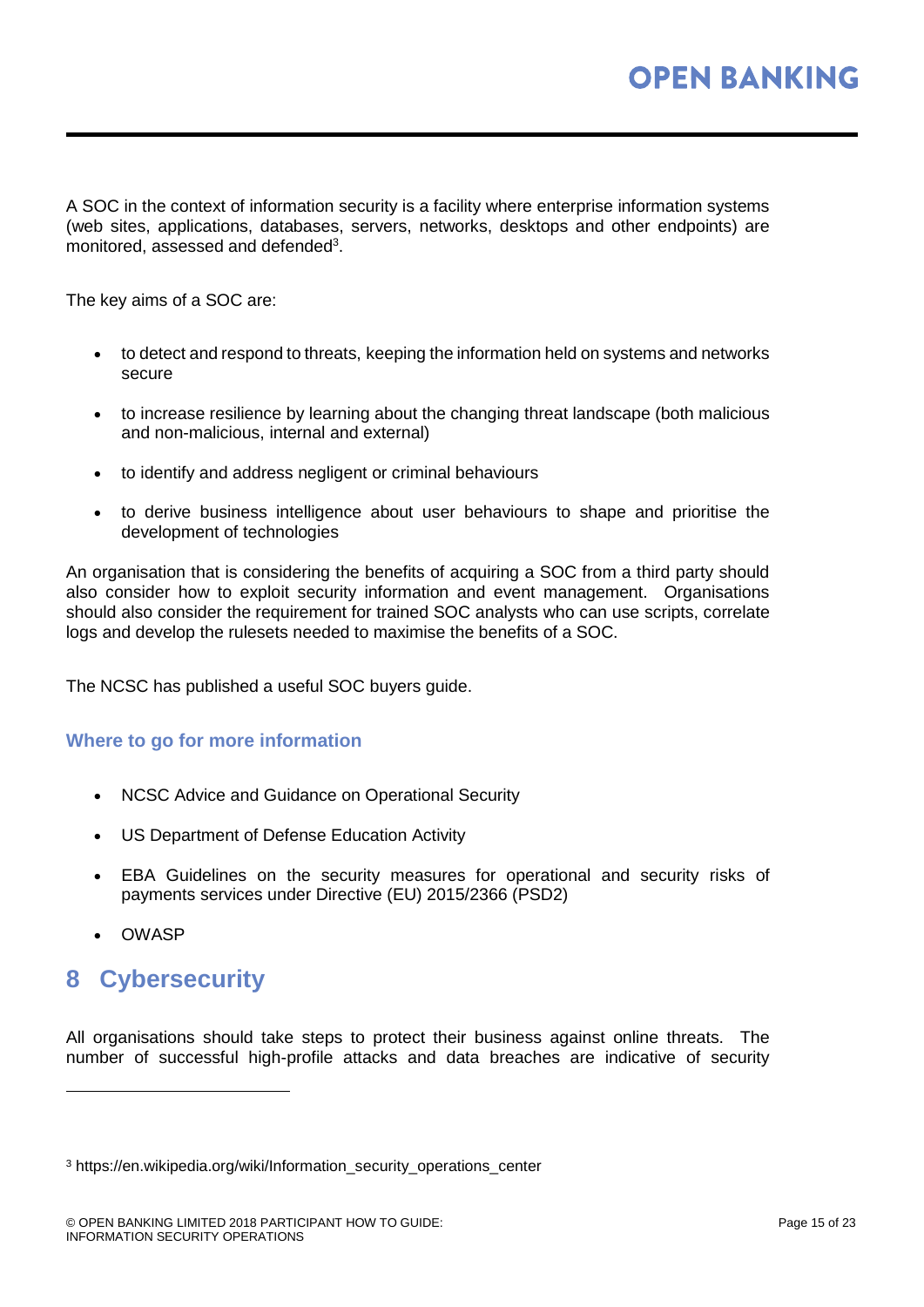weaknesses and the task of delivering effective cybersecurity is made increasingly more difficult as threats evolve.

In the National Crime Agency National Strategic Assessment of Serious and Organised Crime 2017, the NCA Director General, Lynne Owens, stated:

*'We have seen the rise of off-the-shelf cybercrime products which have resulted in less technically proficient offenders being able to commit large scale, high impact offences. Likewise, the professional enabling of major economic crime and money laundering allows this type of offending to take place at scale'.*

The report goes on to state:

- There are indications that the threat to the UK from cybercrime is increasingly global
- Under-reporting of cybercrime continues to obscure understanding of its true scale and cost
- The most competent cybercrime actors are moving towards targeting businesses and payment systems drawn by the prospect of greater financial rewards
- Cyber criminals still benefit from the exploitation of basic security vulnerabilities and human vulnerabilities through social engineering
- Ransomware attacks are increasingly prevalent
- The ready availability of as-a-service toolkits has further lowered the barrier to entry for committing cybercrime

#### <span id="page-15-0"></span>**8.1 Ten steps to Cybersecurity**

The UK Government published guidance on [10 Steps to Cybersecurity](https://www.ncsc.gov.uk/guidance/10-steps-cyber-security) in which it highlighted why protecting information is a board-level responsibility. The 10 Steps are as follows:

- 1. *Risk Management Regime:* Embed an appropriate risk management regime across the organisation
- 2. *Secure Configuration:* Having an approach to identify baseline technology builds and processes for ensuring configuration management can greatly improve the security of systems
- 3. *Network Security:* The connections from your networks to the internet, and other partner networks, expose systems and technologies to attack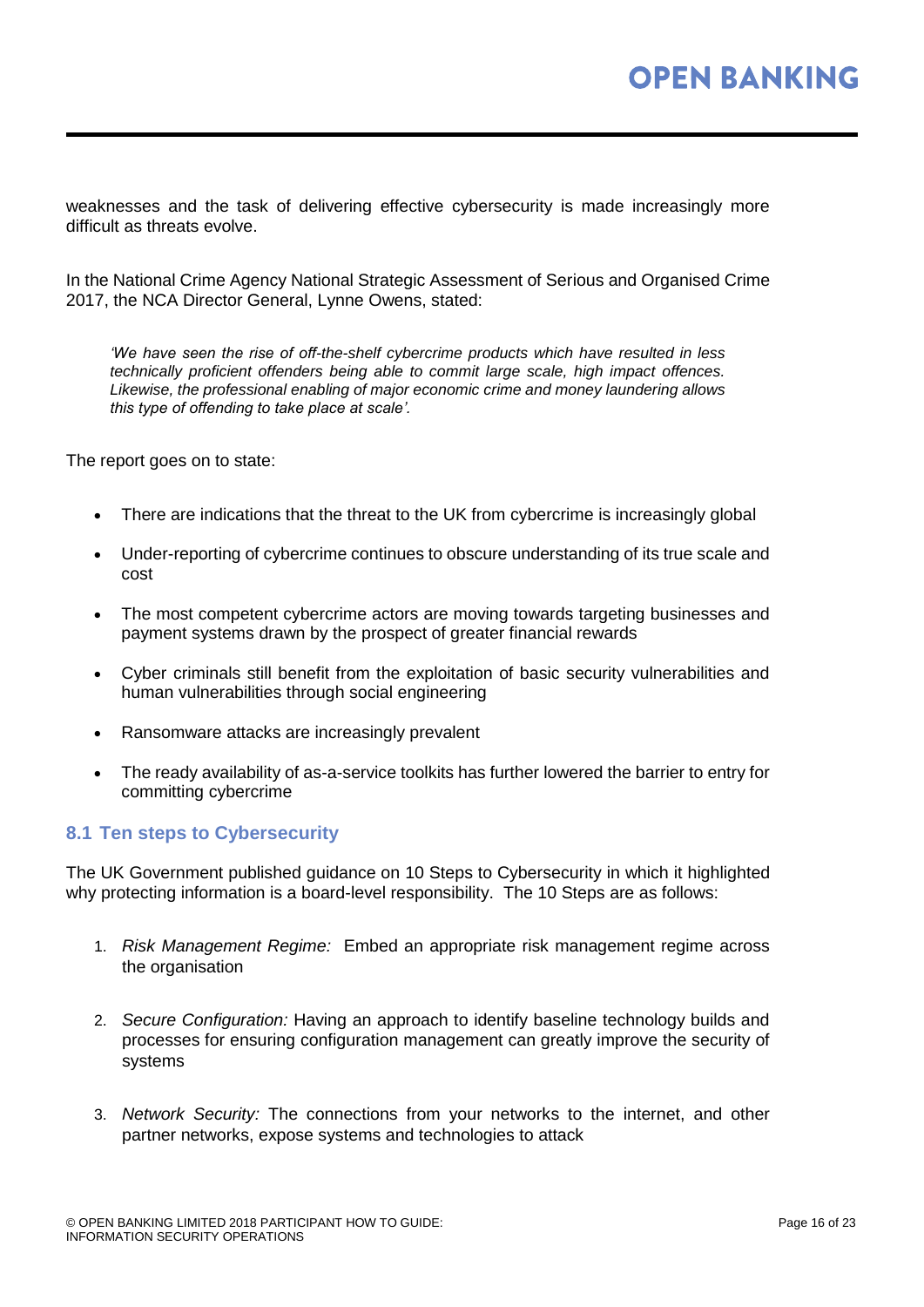- 4. *Manage User Privileges:* If users are provided with unnecessary system privileges or data access rights, then the impact of misuse or compromise of that users account will be more severe than it need be
- 5. *User Education & Awareness:* Users have a critical role to play in their organisation's security and so it's important that security rules and the technology provided enable users to do their job as well as help keep the organisation secure
- 6. *Incident Management:* All organisations will experience security incidents at some point
- 7. *Malware Prevention:* Malicious software, or malware is an umbrella term to cover any code or content that could have a malicious, undesirable impact on systems
- 8. *Monitoring:* System monitoring provides a capability that aims to detect actual or attempted attacks on systems and business services
- 9. *Removable Media Control:* Removable media provide a common route for the introduction of malware and the accidental or deliberate export of sensitive data
- 10. *Home and Mobile Working:* Mobile working and remote system access offers great benefits, but exposes new risks that need to be managed

#### <span id="page-16-0"></span>**8.2 Cyber Threats**

In the NCSC's report ['The cyber threat to UK business 2016/2017 Report'](https://www.ncsc.gov.uk/content/files/protected_files/news_files/The%20Cyber%20Threat%20to%20UK%20Business%20%28b%29.pdf), the CEO of the NCSC, (Ciaran Martin) stated:

*Cyber attacks will continue to evolve, which is why the public and private sectors must continue to work at pace to deliver real-world outcomes and ground-breaking innovation to reduce the threat to critical services and to deter would-be attackers.*

The report goes on to highlight that:

*Cyber criminals seek to exploit UK organisations and infrastructure for profit. Their technical sophistication varies from small scale cyber-enabled fraud to persistent, advanced and professional organisations. They may directly steal money or monetise their capabilities indirectly through intellectual property theft, through extortion (issuing ransom demands following denial of service or data theft), or through malware*

The current Cyber threat trends are underpinned by three key features: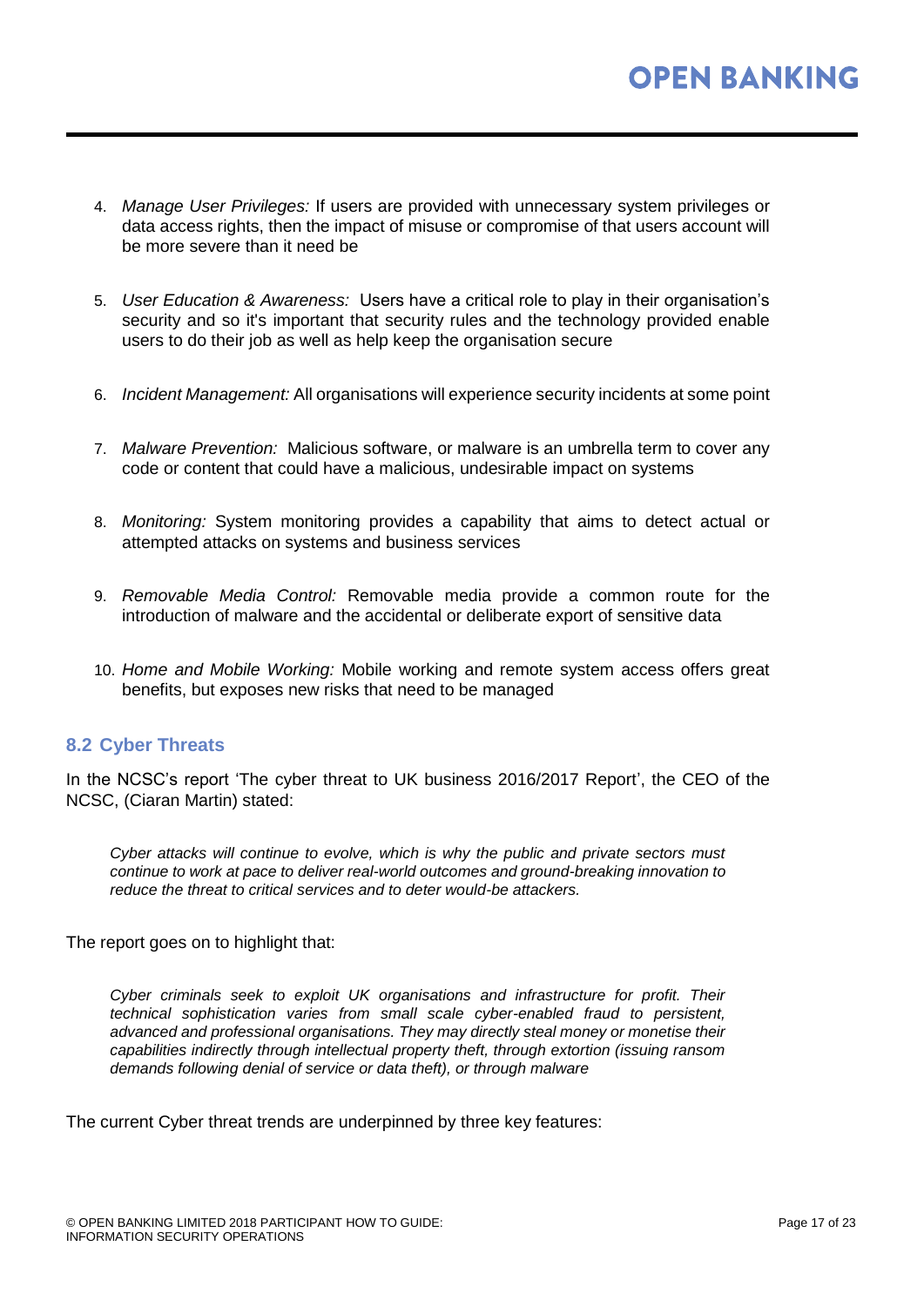# **OPEN BANKING**

- technical expertise is not necessary to carry out attacks
- a broadening attack surface leads to more opportunities for attackers
- threat actors are learning from, and using one another's skills and capabilities

And there is evidence that:

- Cyber extortion has increased with cybercrime becoming more aggressive and confrontational
- Computer misuse offences and cyber-related fraud are a more prominent threat than traditional crime types
- Ransomware remains the most common cyber extortion method
- There has been a rise of 'botnets' exploiting security flaws in internet-connected devices
- Easy access to offensive cyber capabilities, such as ransomware or DDoS, has allowed individuals and groups to have an impact disproportionate to their technical skill
- Financial trojans have become more targeted and less visible
- Sophisticated actors don't need to be sophisticated
- While the mobile threat is low, it is growing. Malicious apps are increasingly requesting elevated permissions. Furthermore, fake apps mimic a brand or organisation to trick users into downloading them and entering credentials which are then stolen
- SMS phishing 'smishing' is often now more effective than traditional PC phishing
- Social media has become an attack vector

Patching remains a very powerful tool to counter cyber threats. The most commonly exploited vulnerabilities in 2016/2017 were well known and failing to patch legacy systems leaves organisations unnecessarily vulnerable.

Organisations should also be on their guard for attacks that tamper with, rather than steal or deny access to data. An attack on the integrity of data is particularly dangerous as the victim is not aware the changes have been made. Using an integrity attack can create virtual private network (VPN) backdoors and significantly weaken security.

#### <span id="page-17-0"></span>**8.3 Cyber Hygiene**

Cyber hygiene is of critical importance as ASPSPs and TPPs deliver new Open Banking account information and payment initiation services.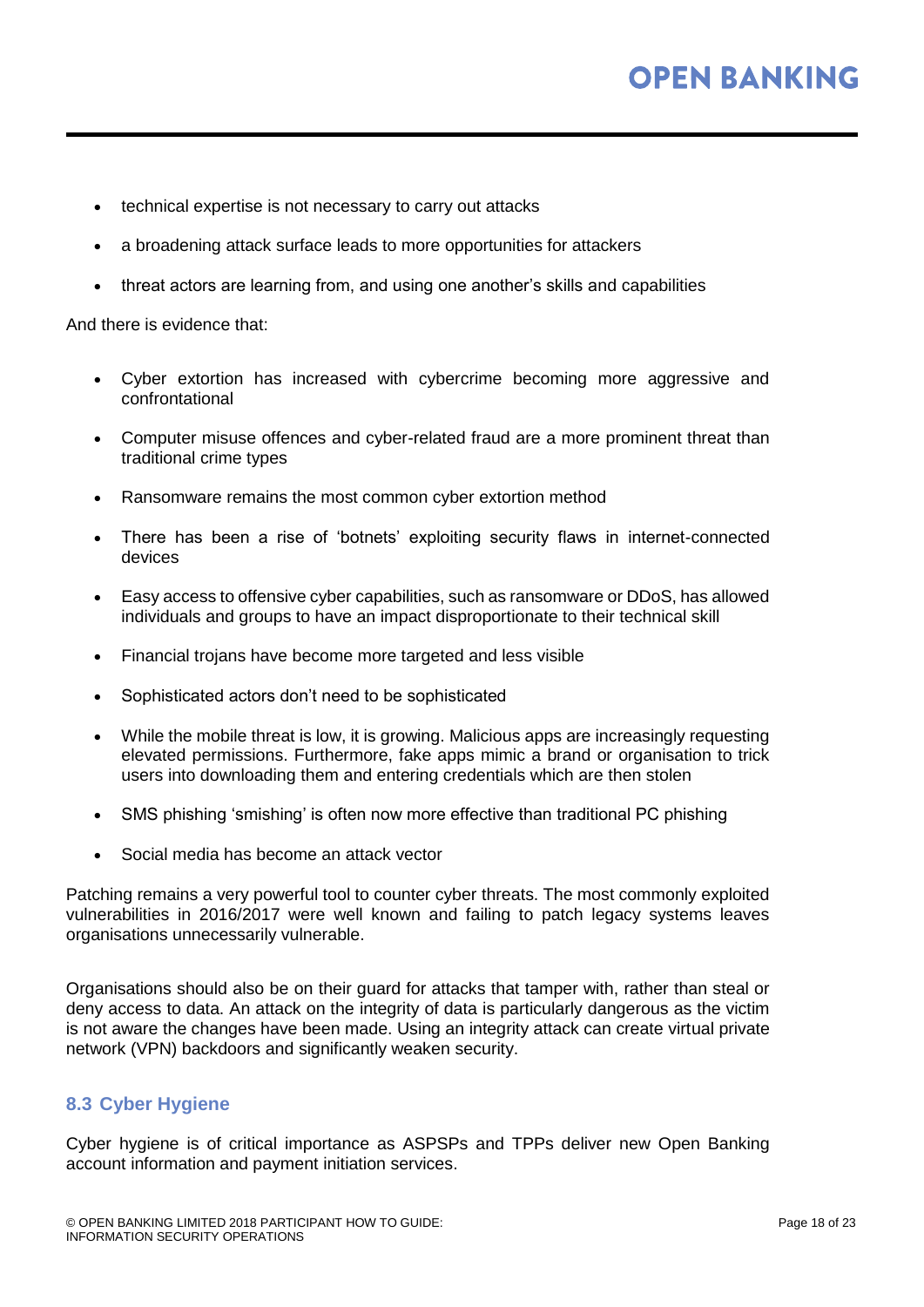There are many schemes and certifications that can help organisations improve their Cyber hygiene stance such as:

- *Cyber Essentials:* Cyber Essentials is a simple but effective, government backed scheme that will help you to protect your organisation, whatever its size, against a range of the most common cyber-attacks. Cyber-attacks come in many shapes and sizes, but the majority are very basic in nature, carried out by relatively unskilled individuals. They are the digital equivalent of a thief trying your front door to see if it's unlocked. Our advice is designed to prevent these attacks.
- *IASME:* IASME is an information assurance standard managed by The IASME Consortium that is particularly suitable for Small to Medium Enterprises (SMEs). It was originally developed as an academic-SME partnership and has attracting interest among decision-makers within the UK small business community. IASME controls are aligned with the Cyber Essentials scheme and certification to the IASME standard usually includes certification to Cyber Essentials.
- *ISO 27032:2012:* ISO/IEC 27032:2012 provides guidance for improving the state of cybersecurity, drawing out the unique aspects of that activity and its dependencies on other security domains, in particular:
	- information security;
	- network security;
	- internet security; and
	- critical information infrastructure protection (CIIP)

ISO 27032:2012 covers the baseline security practices for stakeholders in cyberspace. This International Standard provides:

- an overview of cybersecurity;
- an explanation of the relationship between cybersecurity and other types of security;
- a definition of stakeholders and a description of their roles in cybersecurity,
- guidance for addressing common cybersecurity issues; and
- a framework to enable stakeholders to collaborate on resolving cybersecurity issues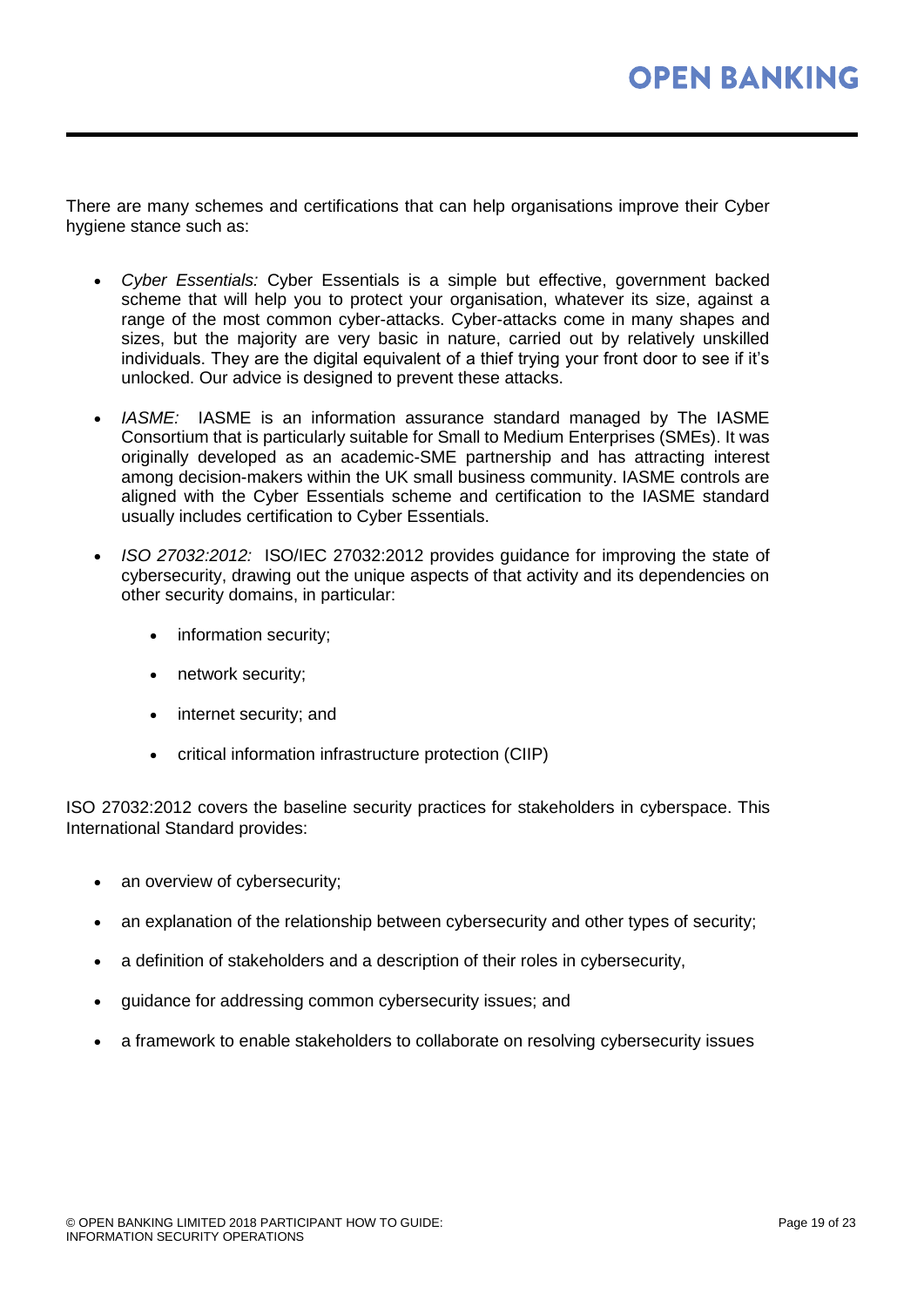#### <span id="page-19-0"></span>**8.4 Cyber Information Sharing Partnership**

CiSP<sup>4</sup> is a joint industry and government initiative set up to exchange cyber threat information in real time, in a secure, confidential and dynamic environment. This increases situational awareness and reduces the impact of cybercrime on UK business.

There is an Open Banking Node on CiSP designed to enable ASPSPs and TPPs to share cyber and fraud related information either with other Open Banking Participants or on a oneto-one basis with other specific Open Banking Node members.

Participants who wish to become members of the CiSP should sign up through the [NCSC web](https://www.ncsc.gov.uk/cisp)  [site](https://www.ncsc.gov.uk/cisp) and, once a CiSP member, request membership of the Open Banking Node.

#### **Where to go for more information**

- [NCSC '10 Steps to Cyber Security'](https://www.ncsc.gov.uk/guidance/10-steps-cyber-security)
- [European Commission Digital Single Market Policies -](https://ec.europa.eu/digital-single-market/en/policies/cybersecurity) Cybersecurity
- **[Cyber Essentials](https://www.cyberessentials.ncsc.gov.uk/about.html)**
- **[IASME](https://www.iasme.co.uk/)**
- [ISO 27032:2012](https://www.iso.org/standard/44375.html)
- [CiSP](https://www.ncsc.gov.uk/cisp)

l

• [FCA Approach to Cyber Security](https://www.fca.org.uk/news/speeches/our-approach-cyber-security-financial-services-firms)

<sup>4</sup> The NCSC Cyber Information Sharing Partnership (CiSP)<https://www.ncsc.gov.uk/cisp>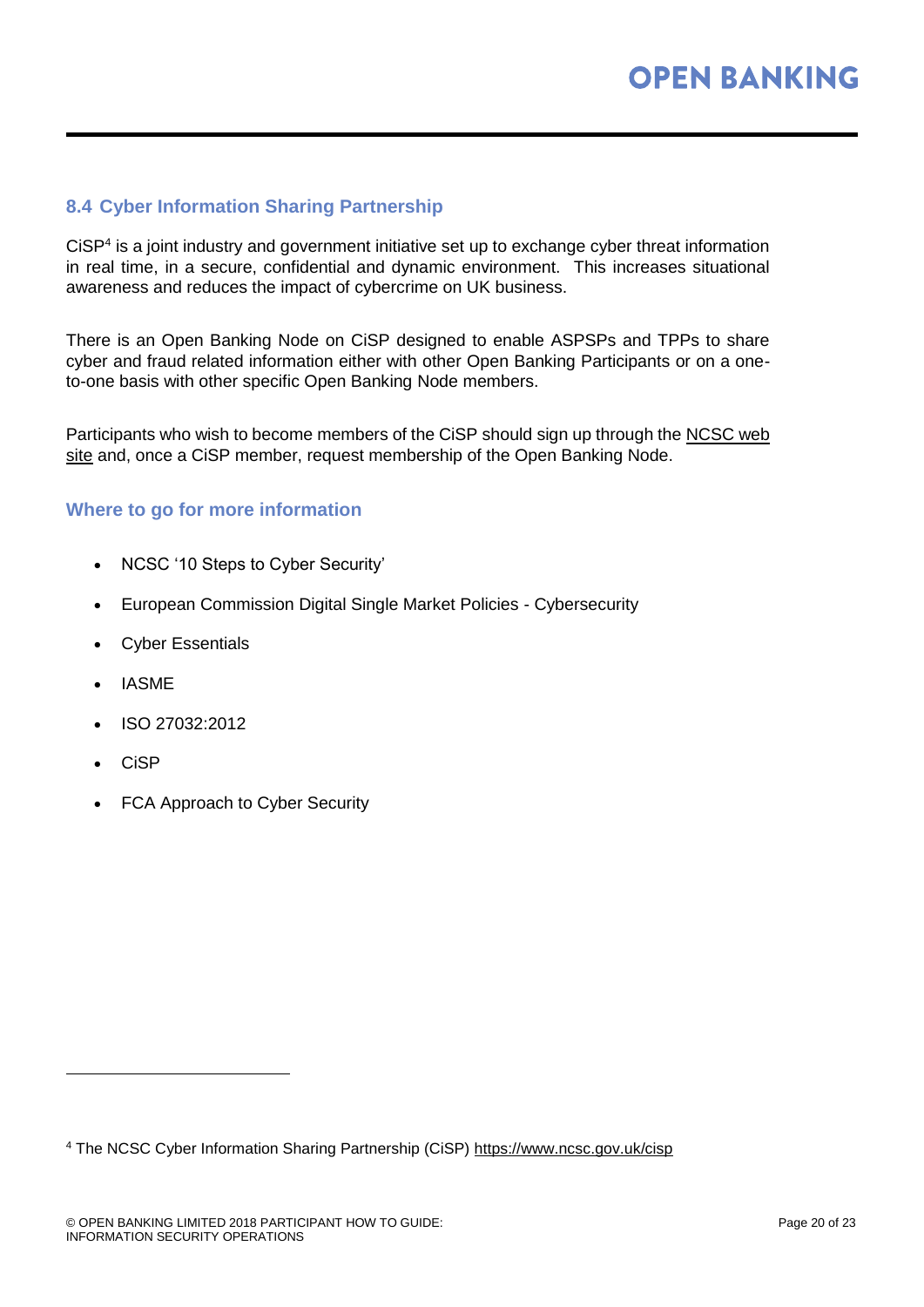# <span id="page-20-0"></span>**Definition of Terms**

| <b>Information Security</b>                  | Information Security is the practice of preventing<br>unauthorized access, use, disclosure, disruption,<br>modification, inspection, recording or destruction<br>of information                                                                                                                                        |
|----------------------------------------------|------------------------------------------------------------------------------------------------------------------------------------------------------------------------------------------------------------------------------------------------------------------------------------------------------------------------|
| 2FA/MFA                                      | Two-factor authentication (2FA) and multi-<br>factor authentication (MFA) are methods of<br>computer access control in which the user is<br>granted access only after successfully<br>presenting several separate pieces of<br>evidence - typically something they know,<br>something they have and something they are |
| <b>Information Security Management Forum</b> | A management group that operates and is<br>responsible for the organisation's Information<br><b>Security Management System</b>                                                                                                                                                                                         |
| <b>Enterprise Risk Management</b>            | Enterprise Risk Management or 'ERM' in a<br>business includes the methods and processes<br>used by the organisation to manage risks and<br>seize opportunities                                                                                                                                                         |
| <b>Enterprise Risk Management Committee</b>  | The ERM Committee is the leadership group<br>responsible for operating the organisation's<br>risk management processes to achieve its<br>business objectives                                                                                                                                                           |
| <b>Virtual Private Network</b>               | A Virtual Private Network or 'VPN' is a<br>technology that creates a safe and encrypted<br>connection over a less secure network, such<br>as the internet.                                                                                                                                                             |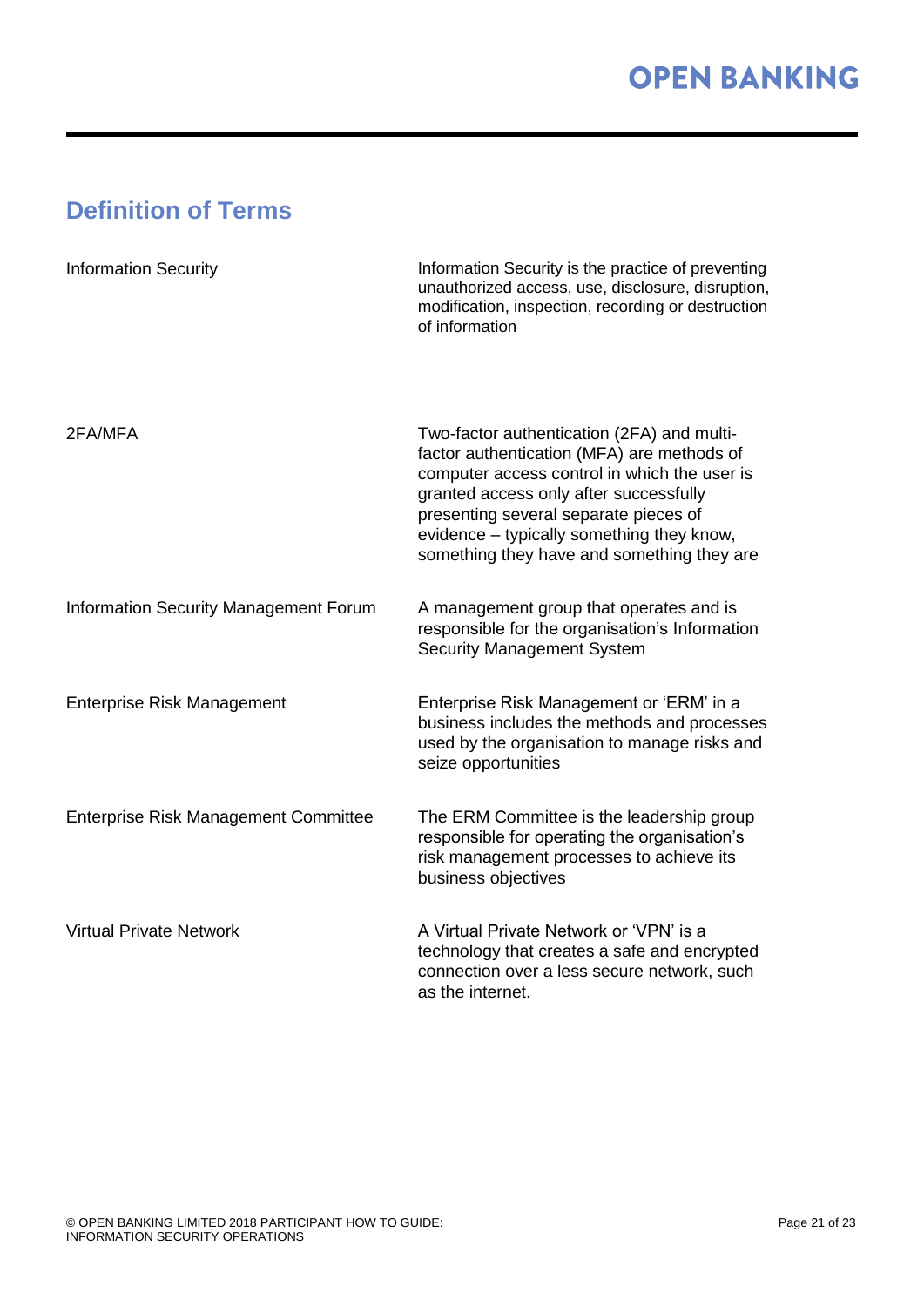## <span id="page-21-0"></span>**Glossary of Terms**

For further information on the terms used within this document please refer to the Glossary on the Open Banking website at www.openbanking.org.uk.